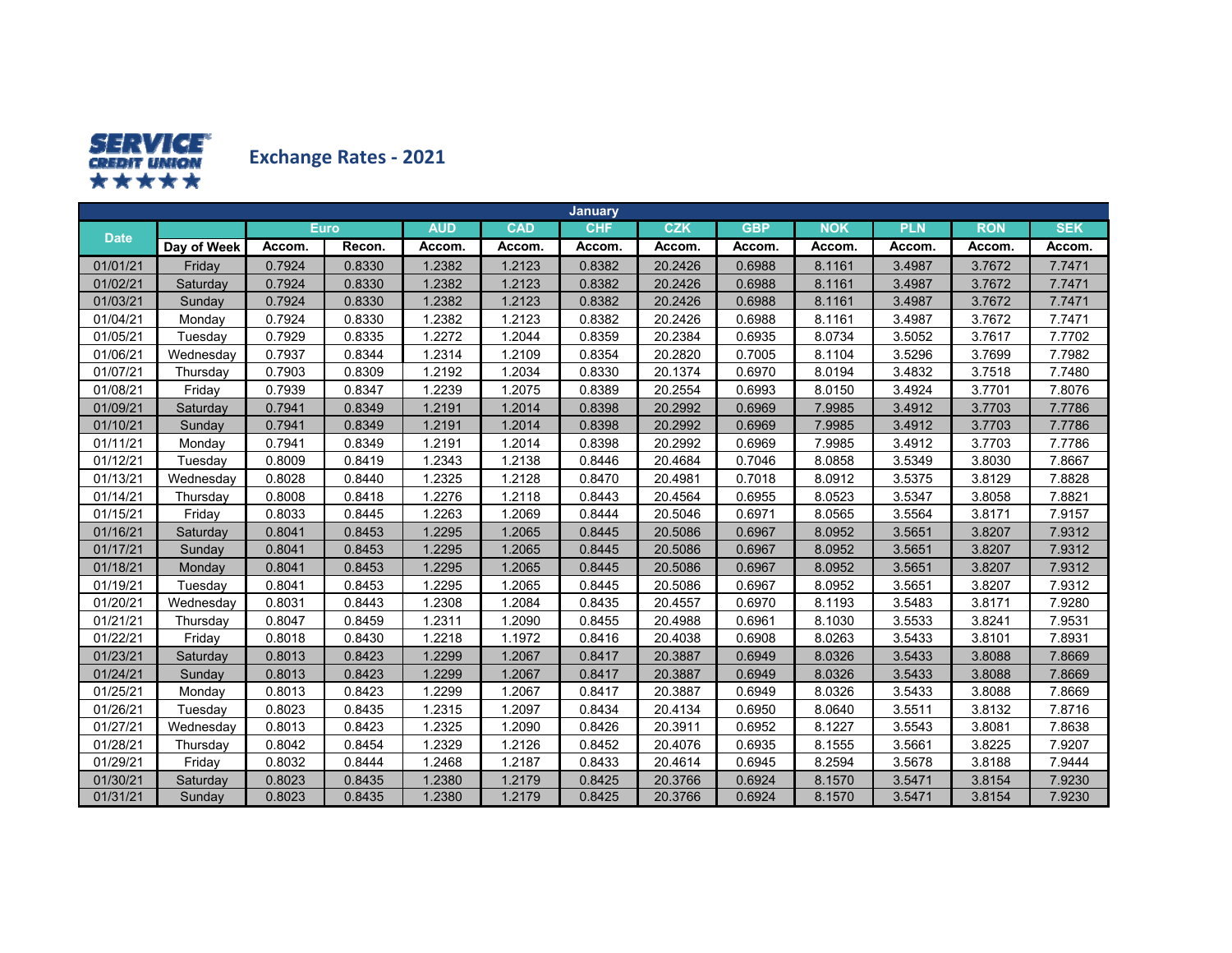|             |             |        |             |            |            | <b>February</b> |            |            |            |            |            |            |
|-------------|-------------|--------|-------------|------------|------------|-----------------|------------|------------|------------|------------|------------|------------|
| <b>Date</b> |             |        | <b>Euro</b> | <b>AUD</b> | <b>CAD</b> | <b>CHF</b>      | <b>CZK</b> | <b>GBP</b> | <b>NOK</b> | <b>PLN</b> | <b>RON</b> | <b>SEK</b> |
|             | Day of Week | Accom. | Recon.      | Accom.     | Accom.     | Accom.          | Accom.     | Accom.     | Accom.     | Accom.     | Accom.     | Accom.     |
| 02/01/21    | Mondav      | 0.8023 | 0.8435      | 1.2380     | 1.2179     | 0.8425          | 20.3766    | 0.6924     | 8.1570     | 3.5471     | 3.8154     | 7.9230     |
| 02/02/21    | Tuesdav     | 0.8064 | 0.8478      | 1.2463     | 1.2168     | 0.8508          | 20.4548    | 0.6926     | 8.1775     | 3.5518     | 3.8328     | 7.9829     |
| 02/03/21    | Wednesday   | 0.8088 | 0.8502      | 1.2490     | 1.2193     | 0.8529          | 20.4148    | 0.6956     | 8.1641     | 3.5498     | 3.8440     | 8.0047     |
| 02/04/21    | Thursday    | 0.8109 | 0.8525      | 1.2491     | 1.2157     | 0.8549          | 20.4867    | 0.6964     | 8.1832     | 3.5471     | 3.8512     | 7.9979     |
| 02/05/21    | Friday      | 0.8128 | 0.8544      | 1.2455     | 1.2146     | 0.8575          | 20.5126    | 0.6998     | 8.1813     | 3.5587     | 3.8624     | 8.0200     |
| 02/06/21    | Saturday    | 0.8123 | 0.8539      | 1.2453     | 1.2142     | 0.8563          | 20.4564    | 0.6928     | 8.1709     | 3.5598     | 3.8618     | 8.0135     |
| 02/07/21    | Sunday      | 0.8123 | 0.8539      | 1.2453     | 1.2142     | 0.8563          | 20.4564    | 0.6928     | 8.1709     | 3.5598     | 3.8618     | 8.0135     |
| 02/08/21    | Monday      | 0.8123 | 0.8539      | 1.2453     | 1.2142     | 0.8563          | 20.4564    | 0.6928     | 8.1709     | 3.5598     | 3.8618     | 8.0135     |
| 02/09/21    | Tuesday     | 0.8096 | 0.8512      | .2387      | 1.2129     | 0.8550          | 20.3584    | 0.6926     | 8.1126     | 3.5430     | 3.8480     | 7.9777     |
| 02/10/21    | Wednesdav   | 0.8050 | 0.8462      | .2288      | 1.2079     | 0.8495          | 20.1736    | 0.6893     | 8.0372     | 3.5169     | 3.8263     | 7.9379     |
| 02/11/21    | Thursday    | 0.8033 | 0.8445      | 1.2267     | 1.2054     | 0.8461          | 20.1796    | 0.6863     | 7.9952     | 3.5026     | 3.8183     | 7.8781     |
| 02/12/21    | Friday      | 0.8035 | 0.8447      | .2277      | 1.2048     | 0.8458          | 20.2191    | 0.6873     | 8.0423     | 3.5262     | 3.8186     | 7.9028     |
| 02/13/21    | Saturday    | 0.8054 | 0.8468      | 1.2305     | 1.2117     | 0.8479          | 20.2276    | 0.6898     | 8.0914     | 3.5386     | 3.8282     | 7.9263     |
| 02/14/21    | Sunday      | 0.8054 | 0.8468      | 1.2305     | 1.2117     | 0.8479          | 20.2276    | 0.6898     | 8.0914     | 3.5386     | 3.8282     | 7.9263     |
| 02/15/21    | Monday      | 0.8054 | 0.8468      | 1.2305     | 1.2117     | 0.8479          | 20.2276    | 0.6898     | 8.0914     | 3.5386     | 3.8282     | 7.9263     |
| 02/16/21    | Tuesday     | 0.8054 | 0.8468      | 1.2305     | 1.2117     | 0.8479          | 20.2276    | 0.6898     | 8.0914     | 3.5386     | 3.8282     | 7.9263     |
| 02/17/21    | Wednesday   | 0.8022 | 0.8434      | 1.2199     | 1.2010     | 0.8443          | 20.0941    | 0.6824     | 7.9469     | 3.5094     | 3.8131     | 7.8552     |
| 02/18/21    | Thursday    | 0.8083 | 0.8497      | .2255      | 1.2085     | 0.8516          | 20.3312    | 0.6852     | 8.0415     | 3.5437     | 3.8426     | 7.9120     |
| 02/19/21    | Friday      | 0.8068 | 0.8482      | 1.2206     | 1.2043     | 0.8513          | 20.2817    | 0.6824     | 8.0393     | 3.5280     | 3.8343     | 7.8850     |
| 02/20/21    | Saturday    | 0.8030 | 0.8442      | 1.2150     | 1.2027     | 0.8490          | 20.2355    | 0.6786     | 8.0219     | 3.5099     | 3.8172     | 7.8642     |
| 02/21/21    | Sunday      | 0.8030 | 0.8442      | 1.2150     | 1.2027     | 0.8490          | 20.2355    | 0.6786     | 8.0219     | 3.5099     | 3.8172     | 7.8642     |
| 02/22/21    | Monday      | 0.8030 | 0.8442      | 1.2150     | 1.2027     | 0.8490          | 20.2355    | 0.6786     | 8.0219     | 3.5099     | 3.8172     | 7.8642     |
| 02/23/21    | Tuesdav     | 0.8029 | 0.8441      | 1.2041     | 1.1975     | 0.8540          | 20.3175    | 0.6765     | 8.0814     | 3.5176     | 3.8168     | 7.8659     |
| 02/24/21    | Wednesday   | 0.8026 | 0.8438      | 1.2022     | 1.1994     | 0.8552          | 20.2724    | 0.6754     | 8.0652     | 3.5249     | 3.8159     | 7.8834     |
| 02/25/21    | Thursday    | 0.8019 | 0.8431      | 1.2008     | 1.1962     | 0.8639          | 20.2367    | 0.6712     | 8.0267     | 3.5283     | 3.8125     | 7.8781     |
| 02/26/21    | Friday      | 0.7971 | 0.8379      | 1.1867     | 1.1855     | 0.8580          | 20.2811    | 0.6697     | 7.9160     | 3.5064     | 3.7885     | 7.8181     |
| 02/27/21    | Saturday    | 0.8043 | 0.8455      | 1.2157     | 1.2006     | 0.8615          | 20.5121    | 0.6832     | 8.1135     | 3.5362     | 3.8231     | 7.9159     |
| 02/28/21    | Sunday      | 0.8043 | 0.8455      | 1.2157     | 1.2006     | 0.8615          | 20.5121    | 0.6832     | 8.1135     | 3.5362     | 3.8231     | 7.9159     |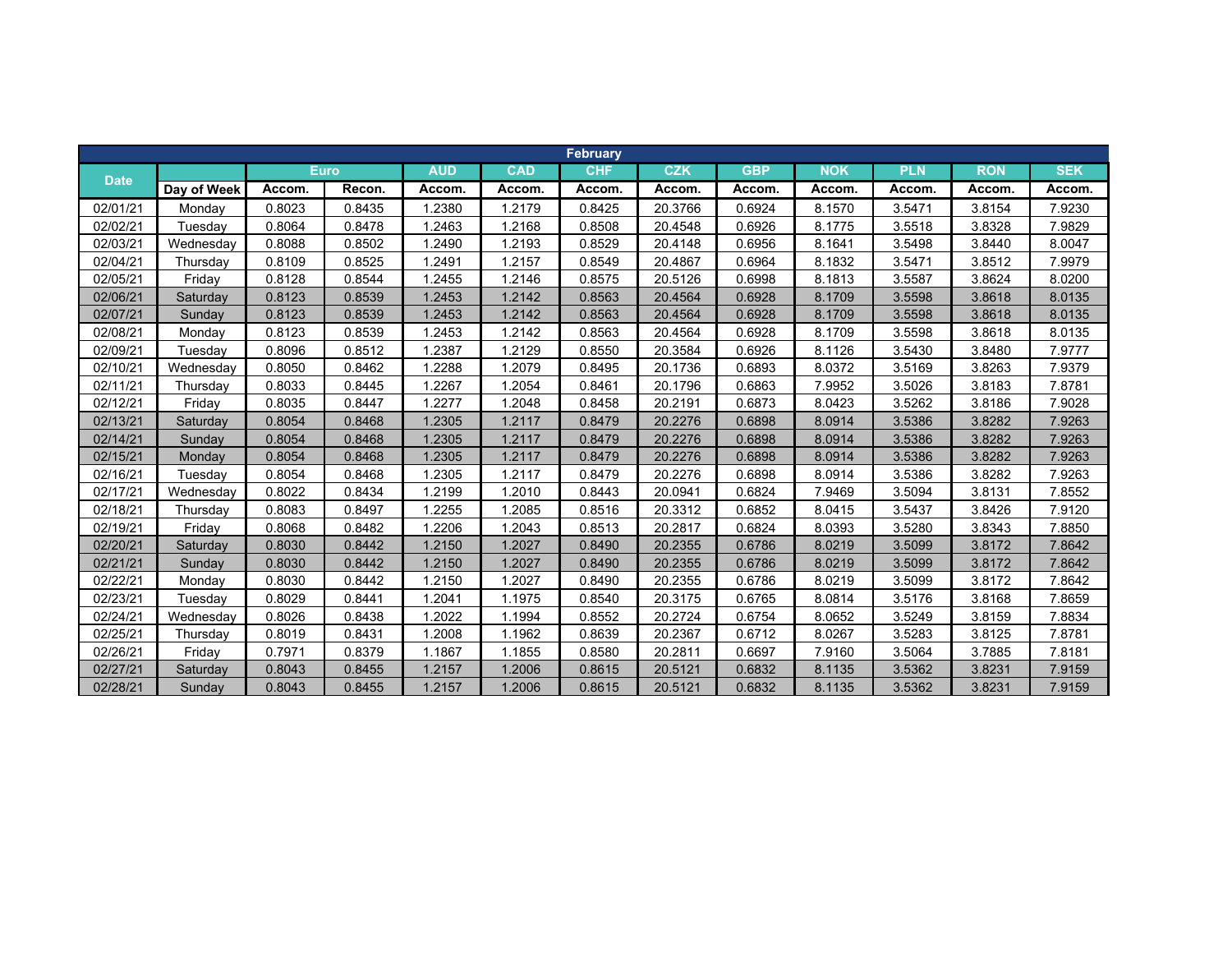|             |             |        |             |            |            | <b>March</b> |            |            |            |            |            |            |
|-------------|-------------|--------|-------------|------------|------------|--------------|------------|------------|------------|------------|------------|------------|
|             |             |        | <b>Euro</b> | <b>AUD</b> | <b>CAD</b> | <b>CHF</b>   | <b>CZK</b> | <b>GBP</b> | <b>NOK</b> | <b>PLN</b> | <b>RON</b> | <b>SEK</b> |
| <b>Date</b> | Day of Week | Accom. | Recon.      | Accom.     | Accom.     | Accom.       | Accom.     | Accom.     | Accom.     | Accom.     | Accom.     | Accom.     |
| 03/01/21    | Monday      | 0.8043 | 0.8455      | 1.2157     | 1.2006     | 0.8615       | 20.5121    | 0.6832     | 8.1135     | 3.5362     | 3.8231     | 7.9159     |
| 03/02/21    | Tuesday     | 0.8088 | 0.8502      | 1.2269     | 1.2069     | 0.8655       | 20.6182    | 0.6815     | 8.2095     | 3.5649     | 3.8442     | 8.0218     |
| 03/03/21    | Wednesdav   | 0.8094 | 0.8510      | 1.2230     | 1.2019     | 0.8704       | 20.6351    | 0.6825     | 8.1248     | 3.5820     | 3.8482     | 8.0155     |
| 03/04/21    | Thursday    | 0.8068 | 0.8482      | 1.2143     | 1.1990     | 0.8712       | 20.5641    | 0.6804     | 8.0614     | 3.5704     | 3.8358     | 7.9719     |
| 03/05/21    | Friday      | 0.8102 | 0.8518      | 1.2193     | 1.2028     | 0.8777       | 20.6752    | 0.6824     | 8.0802     | 3.5935     | 3.8527     | 8.0254     |
| 03/06/21    | Saturday    | 0.8166 | 0.8584      | 1.2369     | 1.2053     | 0.8831       | 20.9532    | 0.6862     | 8.1849     | 3.6409     | 3.8878     | 8.1025     |
| 03/07/21    | Sunday      | 0.8166 | 0.8584      | 1.2369     | 1.2053     | 0.8831       | 20.9532    | 0.6862     | 8.1849     | 3.6409     | 3.8878     | 8.1025     |
| 03/08/21    | Monday      | 0.8166 | 0.8584      | 1.2369     | 1.2053     | 0.8831       | 20.9532    | 0.6862     | 8.1849     | 3.6409     | 3.8878     | 8.1025     |
| 03/09/21    | Tuesday     | 0.8209 | 0.8629      | 1.2407     | 1.2050     | 0.8885       | 21.1348    | 0.6879     | 8.1499     | 3.6773     | 3.9089     | 8.1498     |
| 03/10/21    | Wednesday   | 0.8188 | 0.8608      | 1.2332     | 1.1990     | 0.8869       | 20.9809    | 0.6836     | 8.0651     | 3.6613     | 3.8997     | 8.1098     |
| 03/11/21    | Thursday    | 0.8182 | 0.8602      | 1.2321     | 1.2011     | 0.8817       | 20.9193    | 0.6829     | 8.0347     | 3.6479     | 3.8980     | 8.0759     |
| 03/12/21    | Friday      | 0.8149 | 0.8567      | 1.2221     | 1.1965     | 0.8802       | 20.8015    | 0.6816     | 7.9817     | 3.6296     | 3.8819     | 8.0305     |
| 03/13/21    | Saturday    | 0.8177 | 0.8597      | 1.2280     | 1.1955     | 0.8850       | 20.9025    | 0.6824     | 8.0577     | 3.6581     | 3.8936     | 8.0896     |
| 03/14/21    | Sunday      | 0.8177 | 0.8597      | 1.2280     | 1.1955     | 0.8850       | 20.9025    | 0.6824     | 8.0577     | 3.6581     | 3.8936     | 8.0896     |
| 03/15/21    | Monday      | 0.8177 | 0.8597      | 1.2280     | 1.1955     | 0.8850       | 20.9025    | 0.6824     | 8.0577     | 3.6581     | 3.8936     | 8.0896     |
| 03/16/21    | Tuesday     | 0.8173 | 0.8593      | 1.2267     | 1.1839     | 0.8842       | 20.8524    | 0.6822     | 8.0049     | 3.6510     | 3.8929     | 8.1058     |
| 03/17/21    | Wednesday   | 0.8166 | 0.8584      | 1.2299     | 1.1862     | 0.8809       | 20.8473    | 0.6872     | 8.0470     | 3.6581     | 3.8894     | 8.0818     |
| 03/18/21    | Thursday    | 0.8186 | 0.8606      | 1.2294     | 1.1837     | 0.8803       | 20.8784    | 0.6833     | 8.0616     | 3.6760     | 3.9009     | 8.0882     |
| 03/19/21    | Friday      | 0.8162 | 0.8580      | 1.2177     | 1.1795     | 0.8781       | 20.7933    | 0.6812     | 8.0342     | 3.6706     | 3.8889     | 8.0689     |
| 03/20/21    | Saturday    | 0.8193 | 0.8613      | 1.2259     | 1.1875     | 0.8830       | 20.8779    | 0.6827     | 8.0822     | 3.6923     | 3.9030     | 8.1008     |
| 03/21/21    | Sunday      | 0.8193 | 0.8613      | 1.2259     | 1.1875     | 0.8830       | 20.8779    | 0.6827     | 8.0822     | 3.6923     | 3.9030     | 8.1008     |
| 03/22/21    | Monday      | 0.8193 | 0.8613      | 1.2259     | 1.1875     | 0.8830       | 20.8779    | 0.6827     | 8.0822     | 3.6923     | 3.9030     | 8.1008     |
| 03/23/21    | Tuesday     | 0.8175 | 0.8595      | 1.2282     | 1.1854     | 0.8794       | 20.8057    | 0.6842     | 8.1147     | 3.6804     | 3.8940     | 8.1182     |
| 03/24/21    | Wednesday   | 0.8204 | 0.8624      | 1.2378     | 1.1948     | 0.8838       | 20.9155    | 0.6892     | 8.1301     | 3.6769     | 3.9106     | 8.1406     |
| 03/25/21    | Thursday    | 0.8241 | 0.8663      | 1.2482     | 1.1954     | 0.8887       | 21.0822    | 0.6940     | 8.2025     | 3.7149     | 3.9290     | 8.1833     |
| 03/26/21    | Friday      | 0.8255 | 0.8679      | 1.2500     | 1.1946     | 0.8903       | 21.1349    | 0.6944     | 8.1736     | 3.7268     | 3.9325     | 8.1998     |
| 03/27/21    | Saturday    | 0.8270 | 0.8694      | 1.2474     | 1.1955     | 0.8940       | 21.0918    | 0.6903     | 8.1745     | 3.7375     | 3.9400     | 8.2125     |
| 03/28/21    | Sunday      | 0.8270 | 0.8694      | 1.2474     | 1.1955     | 0.8940       | 21.0918    | 0.6903     | 8.1745     | 3.7375     | 3.9400     | 8.2125     |
| 03/29/21    | Monday      | 0.8270 | 0.8694      | 1.2474     | 1.1955     | 0.8940       | 21.0918    | 0.6903     | 8.1745     | 3.7375     | 3.9400     | 8.2125     |
| 03/30/21    | Tuesday     | 0.8276 | 0.8700      | 1.2449     | 1.1994     | 0.8920       | 21.0620    | 0.6893     | 8.1668     | 3.7454     | 3.9449     | 8.2459     |
| 03/31/21    | Wednesday   | 0.8303 | 0.8729      | 1.2452     | 1.1971     | 0.8950       | 21.1420    | 0.6906     | 8.1304     | 3.7743     | 3.9766     | 8.2956     |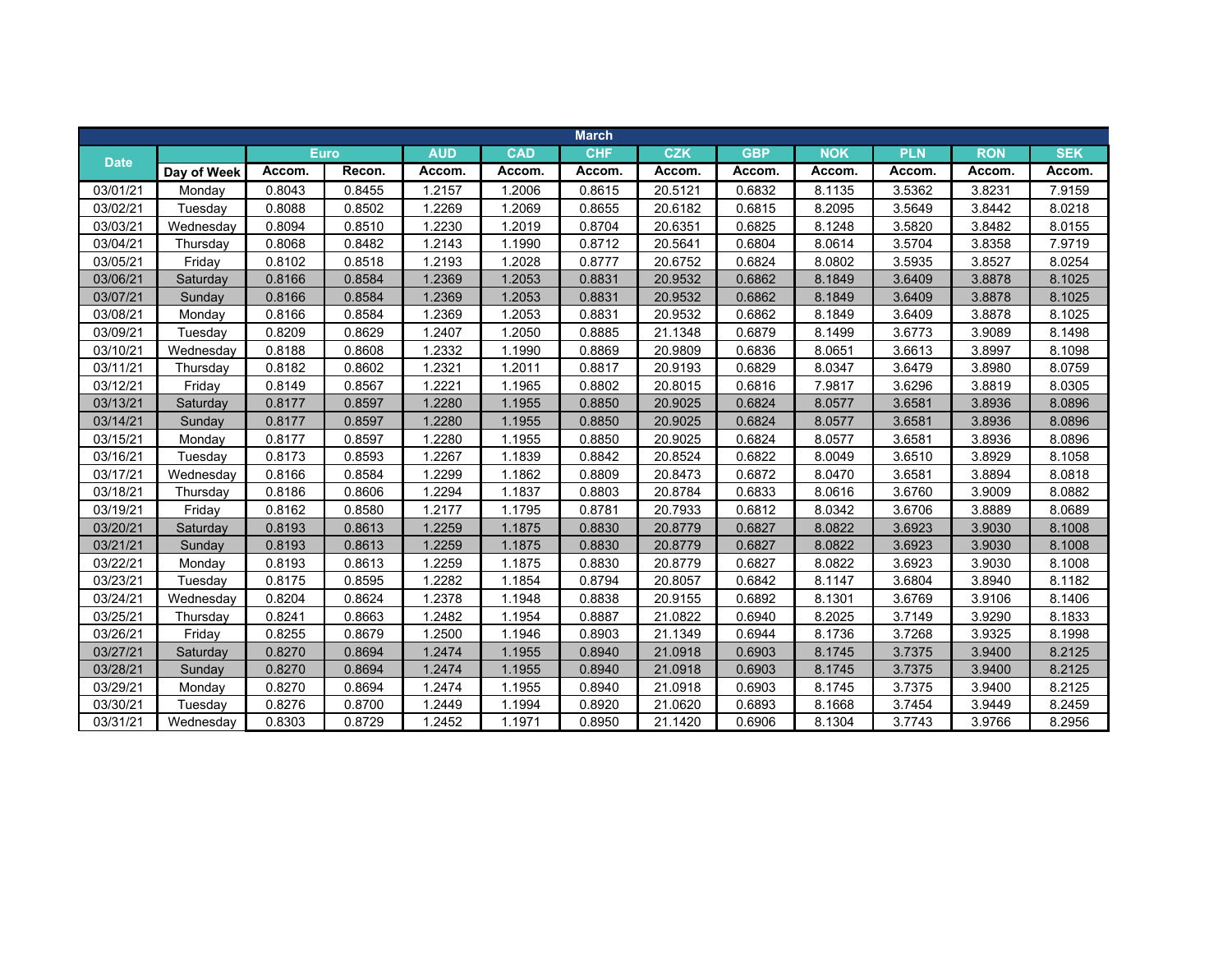|             |             |        |             |            |            | <b>April</b> |            |            |            |            |            |            |
|-------------|-------------|--------|-------------|------------|------------|--------------|------------|------------|------------|------------|------------|------------|
| <b>Date</b> |             |        | <b>Euro</b> | <b>AUD</b> | <b>CAD</b> | <b>CHF</b>   | <b>CZK</b> | <b>GBP</b> | <b>NOK</b> | <b>PLN</b> | <b>RON</b> | <b>SEK</b> |
|             | Day of Week | Accom. | Recon.      | Accom.     | Accom.     | Accom.       | Accom.     | Accom.     | Accom.     | Accom.     | Accom.     | Accom.     |
| 04/01/21    | Thursday    | 0.8314 | 0.8740      | 1.2497     | 1.1985     | 0.8961       | 21.1943    | 0.6920     | 8.1155     | 3.7804     | 3.9910     | 8.2901     |
| 04/02/21    | Friday      | 0.8292 | 0.8718      | 1.2538     | 1.1935     | 0.8976       | 21.0825    | 0.6886     | 8.1025     | 3.7405     | 3.9708     | 8.2764     |
| 04/03/21    | Saturday    | 0.8292 | 0.8718      | 1.2538     | 1.1935     | 0.8976       | 21.0825    | 0.6886     | 8.1025     | 3.7405     | 3.9708     | 8.2764     |
| 04/04/21    | Sunday      | 0.8292 | 0.8718      | 1.2538     | 1.1935     | 0.8976       | 21.0825    | 0.6886     | 8.1025     | 3.7405     | 3.9708     | 8.2764     |
| 04/05/21    | Monday      | 0.8292 | 0.8718      | 1.2538     | 1.1935     | 0.8976       | 21.0825    | 0.6886     | 8.1025     | 3.7405     | 3.9708     | 8.2764     |
| 04/06/21    | Tuesday     | 0.8292 | 0.8718      | 1.2538     | 1.1935     | 0.8976       | 21.0825    | 0.6886     | 8.1025     | 3.7405     | 3.9708     | 8.2764     |
| 04/07/21    | Wednesday   | 0.8244 | 0.8666      | 1.2444     | 1.1911     | 0.8903       | 20.9596    | 0.6845     | 8.0806     | 3.6928     | 3.9521     | 8.2617     |
| 04/08/21    | Thursday    | 0.8200 | 0.8620      | 1.2435     | 1.1975     | 0.8832       | 20.7390    | 0.6879     | 8.0541     | 3.6695     | 3.9309     | 8.1772     |
| 04/09/21    | Friday      | 0.8198 | 0.8618      | 1.2440     | 1.1974     | 0.8818       | 20.6365    | 0.6901     | 8.0532     | 3.6446     | 3.9319     | 8.1648     |
| 04/10/21    | Saturday    | 0.8200 | 0.8620      | 1.2492     | 1.1977     | 0.8799       | 20.7686    | 0.6942     | 8.0844     | 3.6326     | 3.9351     | 8.1302     |
| 04/11/21    | Sunday      | 0.8200 | 0.8620      | 1.2492     | 1.1977     | 0.8799       | 20.7686    | 0.6942     | 8.0844     | 3.6326     | 3.9351     | 8.1302     |
| 04/12/21    | Monday      | 0.8200 | 0.8620      | 1.2492     | 1.1977     | 0.8799       | 20.7686    | 0.6942     | 8.0844     | 3.6326     | 3.9351     | 8.1302     |
| 04/13/21    | Tuesday     | 0.8181 | 0.8601      | 1.2439     | 1.1899     | 0.8766       | 20.8042    | 0.6899     | 8.0720     | 3.6133     | 3.9256     | 8.1134     |
| 04/14/21    | Wednesday   | 0.8172 | 0.8592      | 1.2466     | 1.1935     | 0.8769       | 20.7367    | 0.6898     | 8.0617     | 3.6284     | 3.9210     | 8.1267     |
| 04/15/21    | Thursday    | 0.8149 | 0.8567      | 1.2376     | 1.1934     | 0.8745       | 20.5989    | 0.6893     | 8.0264     | 3.6174     | 3.9119     | 8.0675     |
| 04/16/21    | Friday      | 0.8142 | 0.8560      | 1.2267     | 1.1878     | 0.8777       | 20.6185    | 0.6895     | 7.9675     | 3.6148     | 3.9095     | 8.0399     |
| 04/17/21    | Saturday    | 0.8132 | 0.8550      | 1.2274     | 1.1898     | 0.8729       | 20.5361    | 0.6910     | 7.9574     | 3.6010     | 3.9063     | 8.0016     |
| 04/18/21    | Sunday      | 0.8132 | 0.8550      | 1.2274     | 1.1898     | 0.8729       | 20.5361    | 0.6910     | 7.9574     | 3.6010     | 3.9063     | 8.0016     |
| 04/19/21    | Monday      | 0.8132 | 0.8550      | 1.2274     | 1.1898     | 0.8729       | 20.5361    | 0.6910     | 7.9574     | 3.6010     | 3.9063     | 8.0016     |
| 04/20/21    | Tuesday     | 0.8098 | 0.8514      | 1.2219     | 1.1846     | 0.8699       | 20.4732    | 0.6839     | 7.8956     | 3.5921     | 3.8884     | 7.9778     |
| 04/21/21    | Wednesday   | 0.8084 | 0.8498      | 1.2187     | 1.1887     | 0.8700       | 20.4236    | 0.6801     | 7.8642     | 3.5884     | 3.8840     | 7.9677     |
| 04/22/21    | Thursday    | 0.8116 | 0.8532      | 1.2315     | 1.1965     | 0.8723       | 20.5005    | 0.6820     | 7.9476     | 3.6018     | 3.8993     | 8.0389     |
| 04/23/21    | Friday      | 0.8082 | 0.8496      | 1.2246     | 1.1862     | 0.8683       | 20.3681    | 0.6815     | 7.9004     | 3.5882     | 3.8806     | 7.9705     |
| 04/24/21    | Saturday    | 0.8079 | 0.8493      | 1.2268     | 1.1842     | 0.8699       | 20.3590    | 0.6836     | 7.8991     | 3.5958     | 3.8799     | 7.9767     |
| 04/25/21    | Sunday      | 0.8079 | 0.8493      | 1.2268     | 1.1842     | 0.8699       | 20.3590    | 0.6836     | 7.8991     | 3.5958     | 3.8799     | 7.9767     |
| 04/26/21    | Monday      | 0.8079 | 0.8493      | 1.2268     | 1.1842     | 0.8699       | 20.3590    | 0.6836     | 7.8991     | 3.5958     | 3.8799     | 7.9767     |
| 04/27/21    | Tuesday     | 0.8064 | 0.8478      | 1.2228     | 1.1853     | 0.8693       | 20.2991    | 0.6831     | 7.8806     | 3.5821     | 3.8707     | 7.9630     |
| 04/28/21    | Wednesday   | 0.8066 | 0.8480      | 1.2195     | 1.1776     | 0.8696       | 20.3451    | 0.6836     | 7.8720     | 3.5810     | 3.8732     | 7.9686     |
| 04/29/21    | Thursday    | 0.8079 | 0.8493      | 1.2284     | 1.1804     | 0.8713       | 20.4558    | 0.6855     | 7.8747     | 3.6076     | 3.8822     | 7.9741     |
| 04/30/21    | Friday      | 0.8034 | 0.8446      | 1.2188     | 1.1674     | 0.8643       | 20.2683    | 0.6797     | 7.7822     | 3.5892     | 3.8594     | 7.9239     |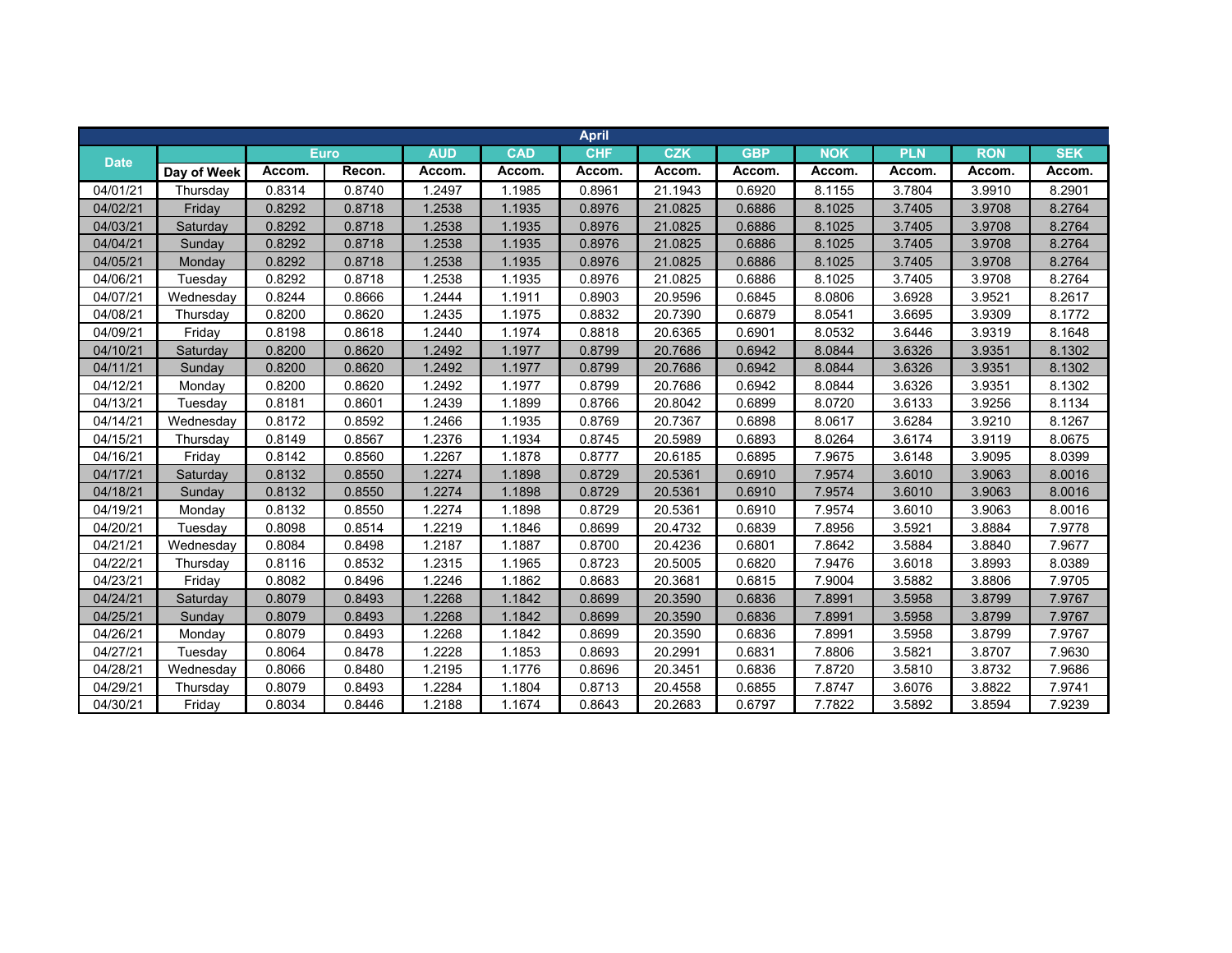|             |             |        |             |            |            | <b>May</b> |            |            |            |            |            |            |
|-------------|-------------|--------|-------------|------------|------------|------------|------------|------------|------------|------------|------------|------------|
|             |             |        | <b>Euro</b> | <b>AUD</b> | <b>CAD</b> | <b>CHF</b> | <b>CZK</b> | <b>GBP</b> | <b>NOK</b> | <b>PLN</b> | <b>RON</b> | <b>SEK</b> |
| <b>Date</b> | Day of Week | Accom. | Recon.      | Accom.     | Accom.     | Accom.     | Accom.     | Accom.     | Accom.     | Accom.     | Accom.     | Accom.     |
| 05/01/21    | Saturday    | 0.8068 | 0.8482      | .2256      | 1.1692     | 0.8655     | 20.3305    | 0.6841     | 7.8089     | 3.5814     | 3.8760     | 7.9887     |
| 05/02/21    | Sunday      | 0.8068 | 0.8482      | 1.2256     | 1.1692     | 0.8655     | 20.3305    | 0.6841     | 7.8089     | 3.5814     | 3.8760     | 7.9887     |
| 05/03/21    | Mondav      | 0.8068 | 0.8482      | 1.2256     | 1.1692     | 0.8655     | 20.3305    | 0.6841     | 7.8089     | 3.5814     | 3.8760     | 7.9887     |
| 05/04/21    | Tuesday     | 0.8086 | 0.8500      | 1.2286     | 1.1673     | 0.8664     | 20.3600    | 0.6856     | 7.8890     | 3.5899     | 3.8839     | 8.0193     |
| 05/05/21    | Wednesday   | 0.8107 | 0.8523      | 1.2300     | 1.1692     | 0.8686     | 20.4311    | 0.6849     | 7.9021     | 3.5979     | 3.8925     | 8.0372     |
| 05/06/21    | Thursday    | 0.8127 | 0.8543      | 1.2314     | 1.1684     | 0.8707     | 20.4831    | 0.6839     | 7.9159     | 3.6198     | 3.9043     | 8.0738     |
| 05/07/21    | Friday      | 0.8086 | 0.8500      | 1.2249     | 1.1622     | 0.8638     | 20.3261    | 0.6819     | 7.8991     | 3.6005     | 3.8835     | 8.0374     |
| 05/08/21    | Saturday    | 0.8047 | 0.8459      | 1.2199     | 1.1544     | 0.8607     | 20.1873    | 0.6805     | 7.8567     | 3.5923     | 3.8651     | 7.9640     |
| 05/09/21    | Sunday      | 0.8047 | 0.8459      | 1.2199     | 1.1544     | 0.8607     | 20.1873    | 0.6805     | 7.8567     | 3.5923     | 3.8651     | 7.9640     |
| 05/10/21    | Monday      | 0.8047 | 0.8459      | 1.2199     | 1.1544     | 0.8607     | 20.1873    | 0.6805     | 7.8567     | 3.5923     | 3.8651     | 7.9640     |
| 05/11/21    | Tuesday     | 0.8013 | 0.8423      | 1.2085     | 1.1496     | 0.8552     | 20.0184    | 0.6742     | 7.7862     | 3.5565     | 3.8473     | 7.9060     |
| 05/12/21    | Wednesdav   | 0.8005 | 0.8415      | 1.2102     | 1.1473     | 0.8556     | 19.9766    | 0.6709     | 7.8341     | 3.5614     | 3.8455     | 7.9005     |
| 05/13/21    | Thursday    | 0.8033 | 0.8445      | 1.2169     | 1.1490     | 0.8595     | 20.0034    | 0.6723     | 7.8576     | 3.5555     | 3.8590     | 7.9080     |
| 05/14/21    | Friday      | 0.8033 | 0.8445      | 1.2282     | 1.1497     | 0.8597     | 20.0355    | 0.6737     | 7.9211     | 3.5632     | 3.8593     | 7.9789     |
| 05/15/21    | Saturday    | 0.8034 | 0.8446      | 1.2266     | 1.1525     | 0.8569     | 19.9698    | 0.6748     | 7.9055     | 3.5525     | 3.8593     | 7.9514     |
| 05/16/21    | Sunday      | 0.8034 | 0.8446      | 1.2266     | 1.1525     | 0.8569     | 19.9698    | 0.6748     | 7.9055     | 3.5525     | 3.8593     | 7.9514     |
| 05/17/21    | Monday      | 0.8034 | 0.8446      | 1.2266     | 1.1525     | 0.8569     | 19.9698    | 0.6748     | 7.9055     | 3.5525     | 3.8593     | 7.9514     |
| 05/18/21    | Tuesday     | 0.8004 | 0.8414      | 1.2217     | 1.1476     | 0.8546     | 19.8601    | 0.6719     | 7.8225     | 3.5323     | 3.8437     | 7.9120     |
| 05/19/21    | Wednesday   | 0.7976 | 0.8386      | 1.2162     | 1.1414     | 0.8522     | 19.7565    | 0.6682     | 7.8079     | 3.5174     | 3.8307     | 7.8792     |
| 05/20/21    | Thursday    | 0.7982 | 0.8392      | 1.2251     | 1.1488     | 0.8558     | 19.8281    | 0.6709     | 7.8392     | 3.5233     | 3.8340     | 7.8934     |
| 05/21/21    | Friday      | 0.7988 | 0.8398      | 1.2247     | 1.1503     | 0.8554     | 19.8524    | 0.6722     | 7.8807     | 3.5166     | 3.8380     | 7.9168     |
| 05/22/21    | Saturdav    | 0.7976 | 0.8386      | 1.2268     | 1.1483     | 0.8522     | 19.8296    | 0.6700     | 7.9121     | 3.4998     | 3.8320     | 7.8871     |
| 05/23/21    | Sunday      | 0.7976 | 0.8386      | 1.2268     | 1.1483     | 0.8522     | 19.8296    | 0.6700     | 7.9121     | 3.4998     | 3.8320     | 7.8871     |
| 05/24/21    | Monday      | 0.7976 | 0.8386      | 1.2268     | 1.1483     | 0.8522     | 19.8296    | 0.6700     | 7.9121     | 3.4998     | 3.8320     | 7.8871     |
| 05/25/21    | Tuesday     | 0.7976 | 0.8386      | 1.2256     | 1.1438     | 0.8515     | 19.7448    | 0.6696     | 7.9076     | 3.4884     | 3.8311     | 7.8856     |
| 05/26/21    | Wednesday   | 0.7957 | 0.8365      | 1.2245     | 1.1456     | 0.8501     | 19.7102    | 0.6702     | 7.8957     | 3.4781     | 3.8206     | 7.8550     |
| 05/27/21    | Thursday    | 0.7966 | 0.8374      | 1.2225     | 1.1479     | 0.8510     | 19.7775    | 0.6724     | 7.9108     | 3.4849     | 3.8247     | 7.8788     |
| 05/28/21    | Friday      | 0.7985 | 0.8395      | 1.2258     | 1.1503     | 0.8529     | 19.8161    | 0.6729     | 7.9479     | 3.5037     | 3.8283     | 7.8941     |
| 05/29/21    | Saturday    | 0.8013 | 0.8423      | 1.2324     | 1.1502     | 0.8554     | 19.8848    | 0.6711     | 7.9558     | 3.5086     | 3.8425     | 7.8923     |
| 05/30/21    | Sunday      | 0.8013 | 0.8423      | 1.2324     | 1.1502     | 0.8554     | 19.8848    | 0.6711     | 7.9558     | 3.5086     | 3.8425     | 7.8923     |
| 05/31/21    | Monday      | 0.8013 | 0.8423      | 1.2324     | 1.1502     | 0.8554     | 19.8848    | 0.6711     | 7.9558     | 3.5086     | 3.8425     | 7.8923     |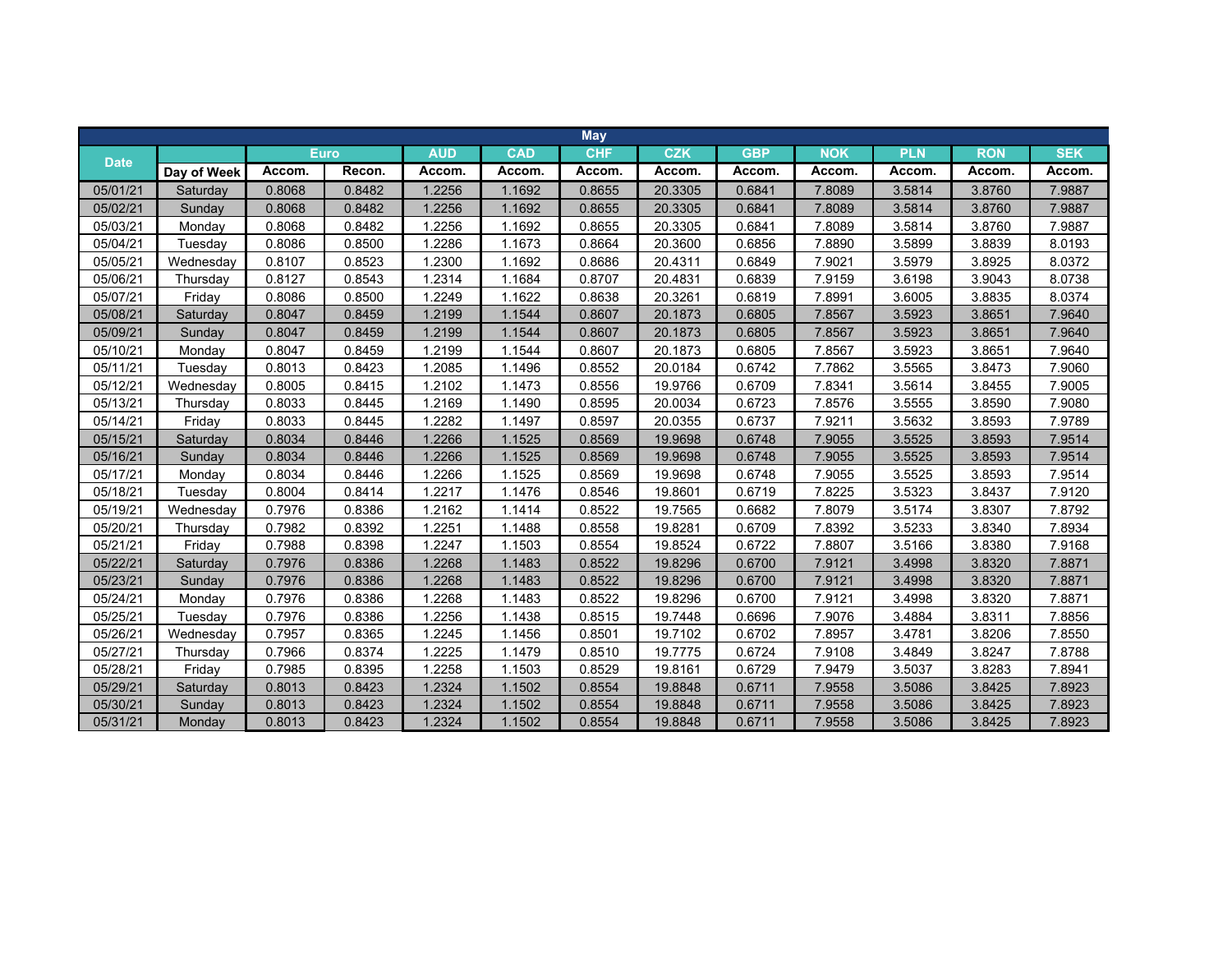|             |             |        |             |            |            | June       |            |            |            |            |            |            |
|-------------|-------------|--------|-------------|------------|------------|------------|------------|------------|------------|------------|------------|------------|
| <b>Date</b> |             |        | <b>Euro</b> | <b>AUD</b> | <b>CAD</b> | <b>CHF</b> | <b>CZK</b> | <b>GBP</b> | <b>NOK</b> | <b>PLN</b> | <b>RON</b> | <b>SEK</b> |
|             | Day of Week | Accom. | Recon.      | Accom.     | Accom.     | Accom.     | Accom.     | Accom.     | Accom.     | Accom.     | Accom.     | Accom.     |
| 06/01/21    | Tuesday     | 0.8013 | 0.8423      | 1.2324     | 1.1502     | 0.8554     | 19.8848    | 0.6711     | 7.9558     | 3.5086     | 3.8425     | 7.8923     |
| 06/02/21    | Wednesday   | 0.7975 | 0.8383      | 1.2261     | 1.1452     | 0.8549     | 19.7757    | 0.6692     | 7.8547     | 3.4784     | 3.8244     | 7.8632     |
| 06/03/21    | Thursday    | 0.7986 | 0.8396      | 1.2285     | 1.1477     | 0.8536     | 19.8100    | 0.6719     | 7.9020     | 3.4770     | 3.8304     | 7.8617     |
| 06/04/21    | Friday      | 0.7986 | 0.8396      | 1.2288     | 1.1445     | 0.8541     | 19.8404    | 0.6705     | 7.8985     | 3.4746     | 3.8329     | 7.8645     |
| 06/05/21    | Saturday    | 0.8009 | 0.8419      | 1.2340     | 1.1466     | 0.8561     | 19.8889    | 0.6701     | 7.9382     | 3.4871     | 3.8439     | 7.8956     |
| 06/06/21    | Sunday      | 0.8009 | 0.8419      | 1.2340     | 1.1466     | 0.8561     | 19.8889    | 0.6701     | 7.9382     | 3.4871     | 3.8439     | 7.8956     |
| 06/07/21    | Monday      | 0.8009 | 0.8419      | 1.2340     | 1.1466     | 0.8561     | 19.8889    | 0.6701     | 7.9382     | 3.4871     | 3.8439     | 7.8956     |
| 06/08/21    | Tuesday     | 0.8015 | 0.8426      | .2274      | 1.1497     | 0.8550     | 19.8695    | 0.6727     | 7.8938     | 3.4856     | 3.8475     | 7.8637     |
| 06/09/21    | Wednesday   | 0.8003 | 0.8413      | 1.2265     | 1.1480     | 0.8531     | 19.8132    | 0.6718     | 7.8614     | 3.4821     | 3.8409     | 7.8586     |
| 06/10/21    | Thursday    | 0.7995 | 0.8405      | 1.2260     | 1.1485     | 0.8514     | 19.7965    | 0.6701     | 7.8516     | 3.4746     | 3.8379     | 7.8563     |
| 06/11/21    | Friday      | 0.8009 | 0.8419      | 1.2282     | 1.1506     | 0.8515     | 19.8499    | 0.6740     | 7.9012     | 3.4946     | 3.8437     | 7.8647     |
| 06/12/21    | Saturday    | 0.8018 | 0.8430      | 1.2263     | 1.1513     | 0.8516     | 19.7831    | 0.6722     | 7.8731     | 3.4963     | 3.8455     | 7.8523     |
| 06/13/21    | Sunday      | 0.8018 | 0.8430      | 1.2263     | 1.1513     | 0.8516     | 19.7831    | 0.6722     | 7.8731     | 3.4963     | 3.8455     | 7.8523     |
| 06/14/21    | Monday      | 0.8018 | 0.8430      | 1.2263     | 1.1513     | 0.8516     | 19.7831    | 0.6722     | 7.8731     | 3.4963     | 3.8455     | 7.8523     |
| 06/15/21    | Tuesday     | 0.8038 | 0.8450      | 1.2312     | 1.1538     | 0.8538     | 19.9022    | 0.6734     | 7.8960     | 3.5225     | 3.8548     | 7.8990     |
| 06/16/21    | Wednesday   | 0.8040 | 0.8452      | 1.2357     | 1.1559     | 0.8539     | 19.9416    | 0.6744     | 7.9032     | 3.5425     | 3.8587     | 7.9004     |
| 06/17/21    | Thursday    | 0.8034 | 0.8446      | 1.2343     | 1.1573     | 0.8533     | 19.9424    | 0.6732     | 7.9206     | 3.5473     | 3.8580     | 7.9199     |
| 06/18/21    | Friday      | 0.8167 | 0.8585      | 1.2502     | 1.1710     | 0.8683     | 20.2741    | 0.6812     | 8.0745     | 3.6081     | 3.9207     | 8.0932     |
| 06/19/21    | Saturday    | 0.8181 | 0.8601      | 1.2606     | 1.1754     | 0.8722     | 20.3544    | 0.6843     | 8.1465     | 3.6256     | 3.9283     | 8.1283     |
| 06/20/21    | Sunday      | 0.8181 | 0.8601      | 1.2606     | 1.1754     | 0.8722     | 20.3544    | 0.6843     | 8.1465     | 3.6256     | 3.9283     | 8.1283     |
| 06/21/21    | Monday      | 0.8181 | 0.8601      | 1.2606     | 1.1754     | 0.8722     | 20.3544    | 0.6843     | 8.1465     | 3.6256     | 3.9283     | 8.1283     |
| 06/22/21    | Tuesday     | 0.8192 | 0.8612      | 1.2657     | 1.1829     | 0.8746     | 20.4217    | 0.6861     | 8.2266     | 3.6326     | 3.9351     | 8.1692     |
| 06/23/21    | Wednesday   | 0.8188 | 0.8608      | 1.2662     | 1.1770     | 0.8735     | 20.3798    | 0.6843     | 8.1775     | 3.6265     | 3.9323     | 8.1259     |
| 06/24/21    | Thursday    | 0.8160 | 0.8578      | 1.2576     | 1.1680     | 0.8720     | 20.2568    | 0.6794     | 8.0863     | 3.5951     | 3.9194     | 8.0537     |
| 06/25/21    | Friday      | 0.8162 | 0.8580      | 1.2539     | 1.1676     | 0.8732     | 20.1909    | 0.6803     | 8.0914     | 3.6005     | 3.9191     | 8.0466     |
| 06/26/21    | Saturday    | 0.8151 | 0.8569      | 1.2493     | 1.1682     | 0.8709     | 20.2217    | 0.6826     | 8.0536     | 3.5818     | 3.9141     | 8.0409     |
| 06/27/21    | Sunday      | 0.8151 | 0.8569      | 1.2493     | 1.1682     | 0.8709     | 20.2217    | 0.6826     | 8.0536     | 3.5818     | 3.9141     | 8.0409     |
| 06/28/21    | Monday      | 0.8151 | 0.8569      | 1.2493     | 1.1682     | 0.8709     | 20.2217    | 0.6826     | 8.0536     | 3.5818     | 3.9141     | 8.0409     |
| 06/29/21    | Tuesday     | 0.8164 | 0.8582      | 1.2523     | 1.1685     | 0.8721     | 20.2715    | 0.6826     | 8.0721     | 3.5892     | 3.9210     | 8.0446     |
| 06/30/21    | Wednesday   | 0.8192 | 0.8612      | 1.2605     | 1.1755     | 0.8755     | 20.3498    | 0.6864     | 8.1390     | 3.5994     | 3.9351     | 8.1166     |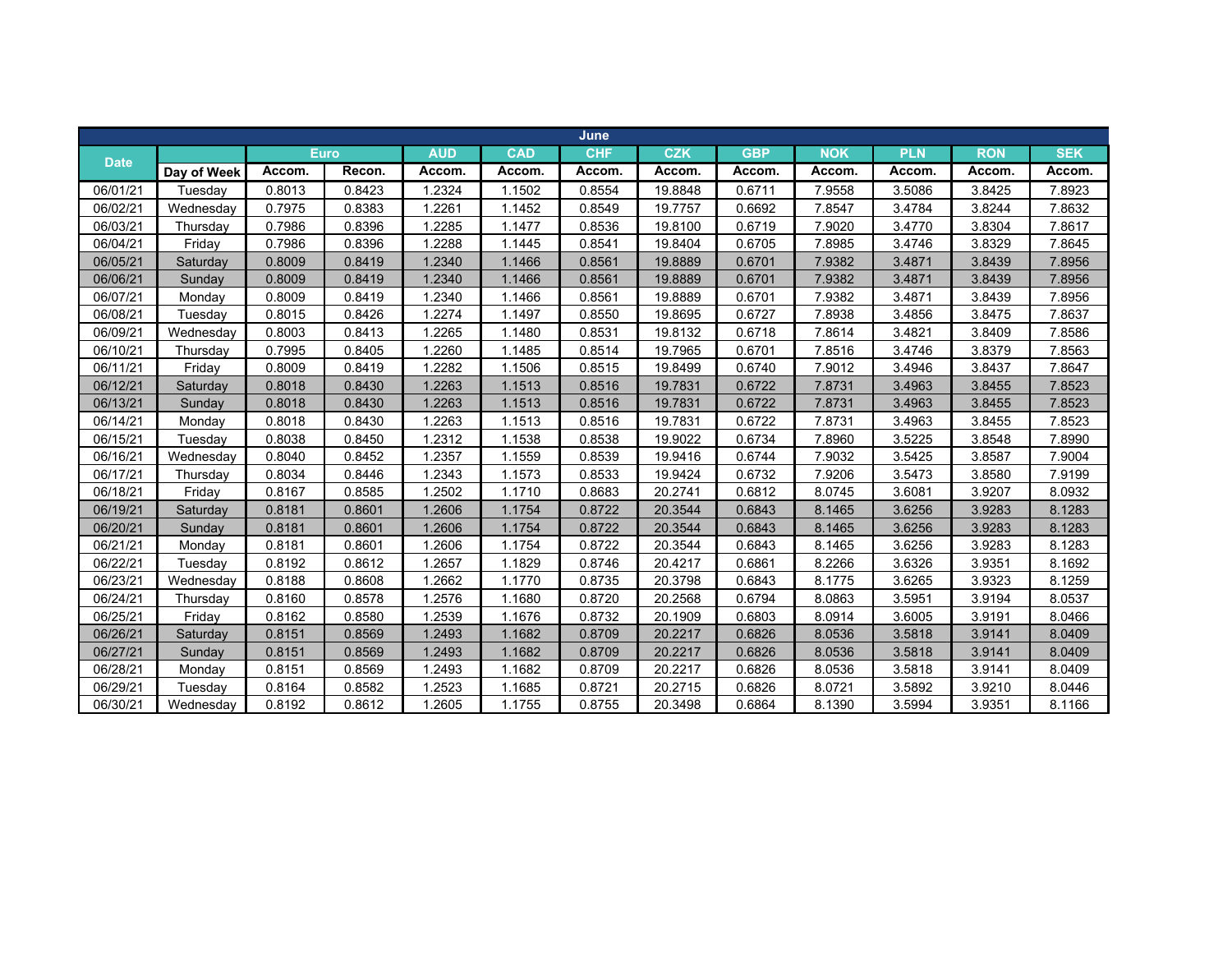|             |             |        |             |            |            | July       |            |            |            |            |            |            |
|-------------|-------------|--------|-------------|------------|------------|------------|------------|------------|------------|------------|------------|------------|
| <b>Date</b> |             |        | <b>Euro</b> | <b>AUD</b> | <b>CAD</b> | <b>CHF</b> | <b>CZK</b> | <b>GBP</b> | <b>NOK</b> | <b>PLN</b> | <b>RON</b> | <b>SEK</b> |
|             | Day of Week | Accom. | Recon.      | Accom.     | Accom.     | Accom.     | Accom.     | Accom.     | Accom.     | Accom.     | Accom.     | Accom.     |
| 07/01/21    | Thursday    | 0.8198 | 0.8618      | 1.2654     | 1.1793     | 0.8770     | 20.3575    | 0.6877     | 8.1387     | 3.6067     | 3.9386     | 8.0934     |
| 07/02/21    | Friday      | 0.8208 | 0.8628      | 1.2652     | 1.1758     | 0.8783     | 20.3919    | 0.6861     | 8.1683     | 3.6169     | 3.9429     | 8.1289     |
| 07/03/21    | Saturdav    | 0.8229 | 0.8651      | 1.2731     | 1.1802     | 0.8798     | 20.4890    | 0.6894     | 8.2113     | 3.6238     | 3.9527     | 8.1548     |
| 07/04/21    | Sunday      | 0.8229 | 0.8651      | 1.2731     | 1.1802     | 0.8798     | 20.4890    | 0.6894     | 8.2113     | 3.6238     | 3.9527     | 8.1548     |
| 07/05/21    | Monday      | 0.8229 | 0.8651      | 1.2731     | 1.1802     | 0.8798     | 20.4890    | 0.6894     | 8.2113     | 3.6238     | 3.9527     | 8.1548     |
| 07/06/21    | Tuesday     | 0.8229 | 0.8651      | 1.2731     | 1.1802     | 0.8798     | 20.4890    | 0.6894     | 8.2113     | 3.6238     | 3.9527     | 8.1548     |
| 07/07/21    | Wednesday   | 0.8231 | 0.8653      | 1.2570     | 1.1743     | 0.8778     | 20.5133    | 0.6869     | 8.1531     | 3.6126     | 3.9531     | 8.1354     |
| 07/08/21    | Thursday    | 0.8238 | 0.8660      | 1.2649     | 1.1819     | 0.8768     | 20.5725    | 0.6883     | 8.2435     | 3.6275     | 3.9575     | 8.1479     |
| 07/09/21    | Friday      | 0.8221 | 0.8643      | 1.2736     | 1.1889     | 0.8718     | 20.6847    | 0.6876     | 8.3058     | 3.6369     | 3.9499     | 8.1673     |
| 07/10/21    | Saturday    | 0.8221 | 0.8643      | 1.2757     | 1.1886     | 0.8684     | 20.6415    | 0.6888     | 8.3196     | 3.6405     | 3.9504     | 8.1646     |
| 07/11/21    | Sunday      | 0.8221 | 0.8643      | 1.2757     | 1.1886     | 0.8684     | 20.6415    | 0.6888     | 8.3196     | 3.6405     | 3.9504     | 8.1646     |
| 07/12/21    | Monday      | 0.8221 | 0.8643      | 1.2757     | 1.1886     | 0.8684     | 20.6415    | 0.6888     | 8.3196     | 3.6405     | 3.9504     | 8.1646     |
| 07/13/21    | Tuesday     | 0.8225 | 0.8647      | 1.2752     | 1.1879     | 0.8703     | 20.6675    | 0.6865     | 8.2867     | 3.6495     | 3.9510     | 8.1809     |
| 07/14/21    | Wednesday   | 0.8232 | 0.8654      | 1.2708     | 1.1859     | 0.8712     | 20.5503    | 0.6862     | 8.2655     | 3.6609     | 3.9547     | 8.1644     |
| 07/15/21    | Thursday    | 0.8246 | 0.8668      | 1.2715     | 1.1855     | 0.8703     | 20.6447    | 0.6847     | 8.3181     | 3.6872     | 3.9620     | 8.2041     |
| 07/16/21    | Friday      | 0.8249 | 0.8672      | 1.2746     | 1.1927     | 0.8705     | 20.5887    | 0.6890     | 8.3402     | 3.6787     | 3.9640     | 8.2187     |
| 07/17/21    | Saturday    | 0.8255 | 0.8679      | 1.2788     | 1.1965     | 0.8738     | 20.5618    | 0.6878     | 8.3802     | 3.6946     | 3.9672     | 8.2428     |
| 07/18/21    | Sunday      | 0.8255 | 0.8679      | 1.2788     | 1.1965     | 0.8738     | 20.5618    | 0.6878     | 8.3802     | 3.6946     | 3.9672     | 8.2428     |
| 07/19/21    | Monday      | 0.8255 | 0.8679      | 1.2788     | 1.1965     | 0.8738     | 20.5618    | 0.6878     | 8.3802     | 3.6946     | 3.9672     | 8.2428     |
| 07/20/21    | Tuesday     | 0.8264 | 0.8688      | 1.2884     | 1.2052     | 0.8738     | 20.6052    | 0.6917     | 8.4519     | 3.6937     | 3.9698     | 8.2725     |
| 07/21/21    | Wednesday   | 0.8265 | 0.8689      | 1.2981     | 1.2135     | 0.8722     | 20.6738    | 0.6963     | 8.5386     | 3.7076     | 3.9692     | 8.2619     |
| 07/22/21    | Thursdav    | 0.8279 | 0.8703      | 1.2998     | 1.2057     | 0.8754     | 20.7257    | 0.6976     | 8.5634     | 3.7114     | 3.9764     | 8.2751     |
| 07/23/21    | Friday      | 0.8244 | 0.8666      | 1.2865     | 1.1918     | 0.8699     | 20.6212    | 0.6899     | 8.4150     | 3.6799     | 3.9586     | 8.2305     |
| 07/24/21    | Saturday    | 0.8277 | 0.8701      | 1.2898     | 1.1949     | 0.8737     | 20.7118    | 0.6915     | 8.4194     | 3.6878     | 3.9724     | 8.2497     |
| 07/25/21    | Sunday      | 0.8277 | 0.8701      | 1.2898     | 1.1949     | 0.8737     | 20.7118    | 0.6915     | 8.4194     | 3.6878     | 3.9724     | 8.2497     |
| 07/26/21    | Monday      | 0.8277 | 0.8701      | 1.2898     | 1.1949     | 0.8737     | 20.7118    | 0.6915     | 8.4194     | 3.6878     | 3.9724     | 8.2497     |
| 07/27/21    | Tuesday     | 0.8265 | 0.8689      | 1.2929     | 1.1940     | 0.8718     | 20.7068    | 0.6902     | 8.4645     | 3.6957     | 3.9639     | 8.2390     |
| 07/28/21    | Wednesday   | 0.8249 | 0.8672      | 1.2894     | 1.1920     | 0.8691     | 20.6748    | 0.6870     | 8.4255     | 3.6969     | 3.9566     | 8.1930     |
| 07/29/21    | Thursday    | 0.8255 | 0.8679      | 1.2933     | 1.1958     | 0.8697     | 20.6858    | 0.6850     | 8.4534     | 3.7029     | 3.9588     | 8.2081     |
| 07/30/21    | Friday      | 0.8210 | 0.8632      | 1.2850     | 1.1844     | 0.8630     | 20.4401    | 0.6816     | 8.3310     | 3.6715     | 3.9391     | 8.1579     |
| 07/31/21    | Saturday    | 0.8195 | 0.8615      | 1.2859     | 1.1821     | 0.8609     | 20.3908    | 0.6805     | 8.3258     | 3.6585     | 3.9315     | 8.1285     |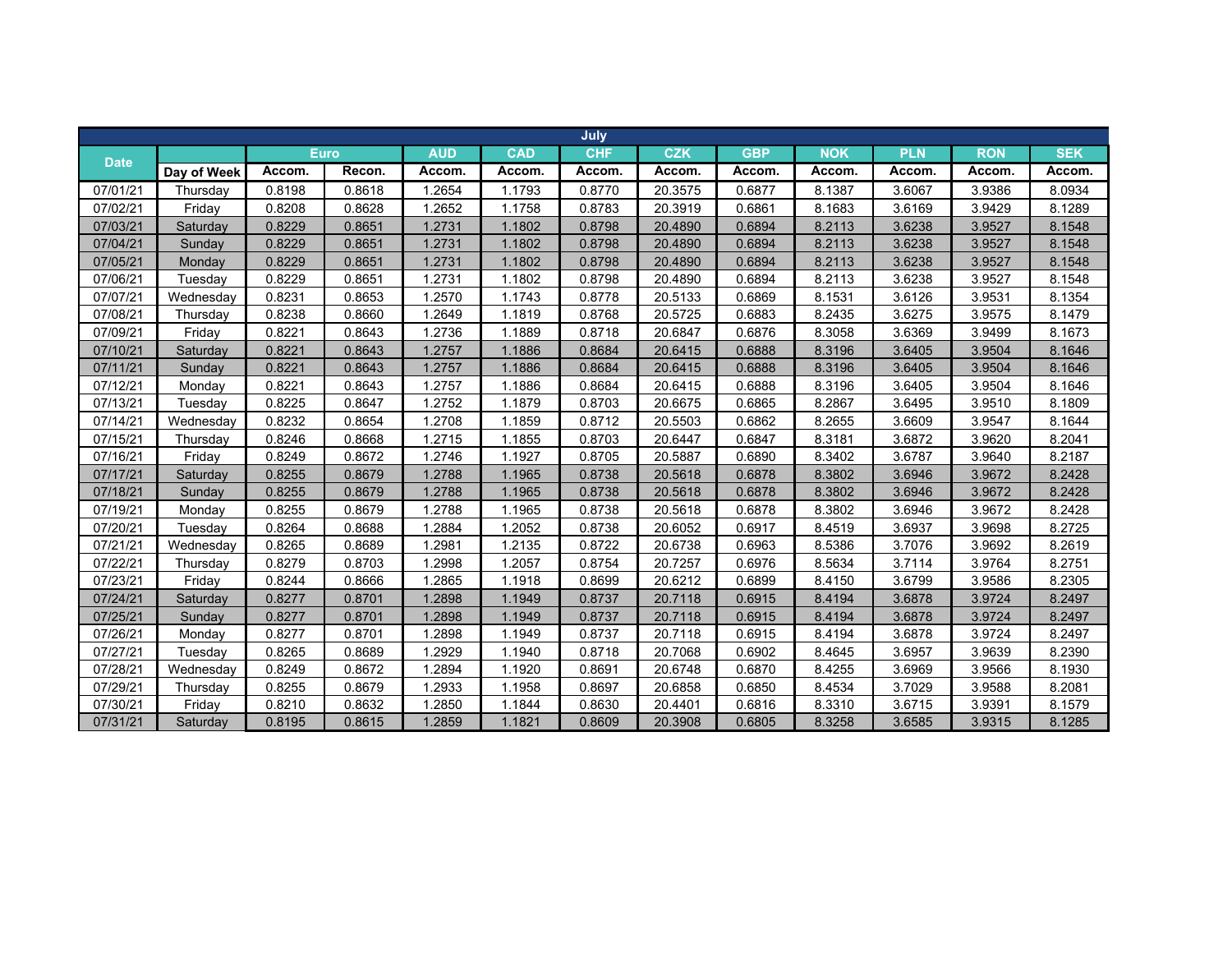|             |             |        |             |            |            | <b>August</b> |            |            |            |            |            |            |
|-------------|-------------|--------|-------------|------------|------------|---------------|------------|------------|------------|------------|------------|------------|
| <b>Date</b> |             |        | <b>Euro</b> | <b>AUD</b> | <b>CAD</b> | <b>CHF</b>    | <b>CZK</b> | <b>GBP</b> | <b>NOK</b> | <b>PLN</b> | <b>RON</b> | <b>SEK</b> |
|             | Day of Week | Accom. | Recon.      | Accom.     | Accom.     | Accom.        | Accom.     | Accom.     | Accom.     | Accom.     | Accom.     | Accom.     |
| 08/01/21    | Sunday      | 0.8195 | 0.8615      | .2859      | 1.1821     | 0.8609        | 20.3908    | 0.6805     | 8.3258     | 3.6585     | 3.9315     | 8.1285     |
| 08/02/21    | Mondav      | 0.8195 | 0.8615      | 1.2859     | 1.1821     | 0.8609        | 20.3908    | 0.6805     | 8.3258     | 3.6585     | 3.9315     | 8.1285     |
| 08/03/21    | Tuesdav     | 0.8200 | 0.8620      | 1.2922     | 1.1846     | 0.8603        | 20.3737    | 0.6825     | 8.3641     | 3.6496     | 3.9318     | 8.1582     |
| 08/04/21    | Wednesday   | 0.8203 | 0.8623      | 1.2843     | 1.1885     | 0.8595        | 20.3723    | 0.6828     | 8.3554     | 3.6425     | 3.9340     | 8.1544     |
| 08/05/21    | Thursday    | 0.8202 | 0.8622      | 1.2794     | 1.1893     | 0.8586        | 20.3402    | 0.6813     | 8.3397     | 3.6399     | 3.9327     | 8.1540     |
| 08/06/21    | Friday      | 0.8234 | 0.8656      | 1.2846     | 1.1911     | 0.8613        | 20.4124    | 0.6832     | 8.4015     | 3.6526     | 3.9473     | 8.1811     |
| 08/07/21    | Saturday    | 0.8258 | 0.8682      | 1.2877     | 1.1903     | 0.8637        | 20.4252    | 0.6838     | 8.4092     | 3.6628     | 3.9574     | 8.2073     |
| 08/08/21    | Sunday      | 0.8258 | 0.8682      | 1.2877     | 1.1903     | 0.8637        | 20.4252    | 0.6838     | 8.4092     | 3.6628     | 3.9574     | 8.2073     |
| 08/09/21    | Monday      | 0.8258 | 0.8682      | 1.2877     | 1.1903     | 0.8637        | 20.4252    | 0.6838     | 8.4092     | 3.6628     | 3.9574     | 8.2073     |
| 08/10/21    | Tuesday     | 0.8288 | 0.8714      | 1.2933     | 1.1924     | 0.8703        | 20.5341    | 0.6853     | 8.4621     | 3.6928     | 3.9711     | 8.2381     |
| 08/11/21    | Wednesday   | 0.8315 | 0.8741      | 1.2966     | 1.1953     | 0.8762        | 20.5670    | 0.6866     | 8.5001     | 3.7016     | 3.9851     | 8.2850     |
| 08/12/21    | Thursday    | 0.8311 | 0.8737      | 1.2950     | 1.1898     | 0.8765        | 20.5636    | 0.6869     | 8.4799     | 3.7180     | 3.9819     | 8.2863     |
| 08/13/21    | Friday      | 0.8304 | 0.8730      | 1.2902     | 1.1895     | 0.8760        | 20.5551    | 0.6850     | 8.4042     | 3.7112     | 3.9796     | 8.2385     |
| 08/14/21    | Saturday    | 0.8284 | 0.8708      | 1.2910     | 1.1863     | 0.8750        | 20.4887    | 0.6864     | 8.3866     | 3.6909     | 3.9674     | 8.2345     |
| 08/15/21    | Sunday      | 0.8284 | 0.8708      | 1.2910     | 1.1863     | 0.8750        | 20.4887    | 0.6864     | 8.3866     | 3.6909     | 3.9674     | 8.2345     |
| 08/16/21    | Monday      | 0.8284 | 0.8708      | 1.2910     | 1.1863     | 0.8750        | 20.4887    | 0.6864     | 8.3866     | 3.6909     | 3.9674     | 8.2345     |
| 08/17/21    | Tuesday     | 0.8276 | 0.8700      | 1.2961     | 1.1929     | 0.8701        | 20.5278    | 0.6861     | 8.3948     | 3.6835     | 3.9628     | 8.2333     |
| 08/18/21    | Wednesday   | 0.8283 | 0.8707      | 1.3043     | 1.2001     | 0.8658        | 20.5645    | 0.6890     | 8.4228     | 3.6893     | 3.9750     | 8.2311     |
| 08/19/21    | Thursday    | 0.8319 | 0.8745      | 1.3103     | 1.2000     | 0.8686        | 20.6531    | 0.6920     | 8.4747     | 3.6959     | 3.9949     | 8.3108     |
| 08/20/21    | Friday      | 0.8334 | 0.8762      | 1.3238     | 1.2090     | 0.8701        | 20.7277    | 0.6930     | 8.5041     | 3.7163     | 4.0041     | 8.3198     |
| 08/21/21    | Saturday    | 0.8348 | 0.8776      | 1.3364     | 1.2273     | 0.8712        | 20.7577    | 0.6981     | 8.6388     | 3.7318     | 4.0156     | 8.3967     |
| 08/22/21    | Sundav      | 0.8348 | 0.8776      | 1.3364     | 1.2273     | 0.8712        | 20.7577    | 0.6981     | 8.6388     | 3.7318     | 4.0156     | 8.3967     |
| 08/23/21    | Monday      | 0.8348 | 0.8776      | 1.3364     | 1.2273     | 0.8712        | 20.7577    | 0.6981     | 8.6388     | 3.7318     | 4.0156     | 8.3967     |
| 08/24/21    | Tuesday     | 0.8309 | 0.8735      | 1.3263     | 1.2116     | 0.8685        | 20.7133    | 0.6957     | 8.5238     | 3.7140     | 3.9968     | 8.3214     |
| 08/25/21    | Wednesday   | 0.8309 | 0.8735      | 1.3150     | 1.2008     | 0.8678        | 20.6745    | 0.6933     | 8.4495     | 3.7165     | 3.9925     | 8.2760     |
| 08/26/21    | Thursday    | 0.8306 | 0.8732      | 1.3112     | 1.1991     | 0.8690        | 20.6540    | 0.6929     | 8.3883     | 3.6991     | 3.9937     | 8.2657     |
| 08/27/21    | Friday      | 0.8281 | 0.8705      | 1.3085     | 1.1980     | 0.8703        | 20.6355    | 0.6912     | 8.3680     | 3.6898     | 3.9809     | 8.2575     |
| 08/28/21    | Saturday    | 0.8288 | 0.8714      | 1.3102     | 1.2036     | 0.8714        | 20.6505    | 0.6929     | 8.3818     | 3.6956     | 3.9863     | 8.2761     |
| 08/29/21    | Sunday      | 0.8288 | 0.8714      | 1.3102     | 1.2036     | 0.8714        | 20.6505    | 0.6929     | 8.3818     | 3.6956     | 3.9863     | 8.2761     |
| 08/30/21    | Monday      | 0.8288 | 0.8714      | 1.3102     | 1.2036     | 0.8714        | 20.6505    | 0.6929     | 8.3818     | 3.6956     | 3.9863     | 8.2761     |
| 08/31/21    | Tuesday     | 0.8262 | 0.8686      | 1.3017     | 1.1991     | 0.8685        | 20.5744    | 0.6906     | 8.2671     | 3.6830     | 3.9754     | 8.2134     |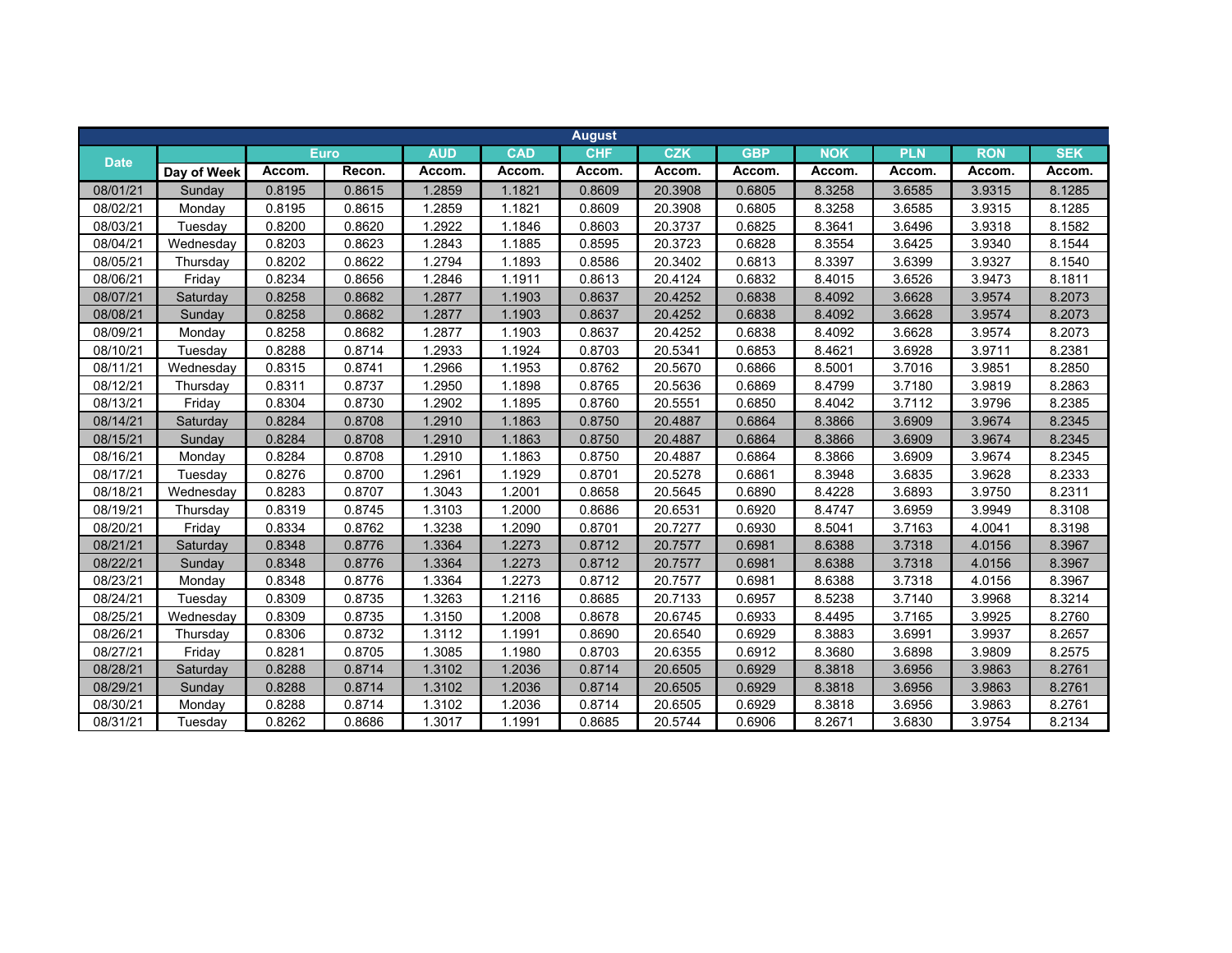|             |             |        |        |            |            | <b>September</b> |            |            |            |            |            |            |
|-------------|-------------|--------|--------|------------|------------|------------------|------------|------------|------------|------------|------------|------------|
|             |             |        | Euro   | <b>AUD</b> | <b>CAD</b> | <b>CHF</b>       | <b>CZK</b> | <b>GBP</b> | <b>NOK</b> | <b>PLN</b> | <b>RON</b> | <b>SEK</b> |
| <b>Date</b> | Day of Week | Accom. | Recon. | Accom.     | Accom.     | Accom.           | Accom.     | Accom.     | Accom.     | Accom.     | Accom.     | Accom.     |
| 09/01/21    | Wednesday   | 0.8244 | 0.8666 | 1.2969     | 1.1968     | 0.8703           | 20.5159    | 0.6897     | 8.2337     | 3.6583     | 3.9675     | 8.1731     |
| 09/02/21    | Thursday    | 0.8235 | 0.8657 | 1.2903     | 1.1931     | 0.8699           | 20.4092    | 0.6891     | 8.2303     | 3.6268     | 3.9622     | 8.1847     |
| 09/03/21    | Friday      | 0.8227 | 0.8649 | 1.2865     | 1.1964     | 0.8697           | 20.3284    | 0.6892     | 8.2511     | 3.6163     | 3.9601     | 8.1710     |
| 09/04/21    | Saturday    | 0.8189 | 0.8609 | 1.2762     | 1.1894     | 0.8668           | 20.2721    | 0.6858     | 8.2047     | 3.6039     | 3.9446     | 8.1201     |
| 09/05/21    | Sunday      | 0.8189 | 0.8609 | 1.2762     | 1.1894     | 0.8668           | 20.2721    | 0.6858     | 8.2047     | 3.6039     | 3.9446     | 8.1201     |
| 09/06/21    | Monday      | 0.8189 | 0.8609 | 1.2762     | 1.1894     | 0.8668           | 20.2721    | 0.6858     | 8.2047     | 3.6039     | 3.9446     | 8.1201     |
| 09/07/21    | Tuesday     | 0.8189 | 0.8609 | 1.2762     | 1.1894     | 0.8668           | 20.2721    | 0.6858     | 8.2047     | 3.6039     | 3.9446     | 8.1201     |
| 09/08/21    | Wednesday   | 0.8216 | 0.8638 | 1.2812     | 1.1941     | 0.8692           | 20.3357    | 0.6878     | 8.2281     | 3.6218     | 3.9639     | 8.1347     |
| 09/09/21    | Thursday    | 0.8247 | 0.8669 | 1.2918     | 1.2065     | 0.8744           | 20.4124    | 0.6911     | 8.2876     | 3.6289     | 3.9776     | 8.1918     |
| 09/10/21    | Friday      | 0.8238 | 0.8660 | 1.2876     | 1.2068     | 0.8736           | 20.3966    | 0.6887     | 8.2680     | 3.6388     | 3.9735     | 8.1925     |
| 09/11/21    | Saturday    | 0.8239 | 0.8661 | 1.2857     | 1.2001     | 0.8714           | 20.3468    | 0.6857     | 8.2194     | 3.6521     | 3.9716     | 8.1765     |
| 09/12/21    | Sunday      | 0.8239 | 0.8661 | 1.2857     | 1.2001     | 0.8714           | 20.3468    | 0.6857     | 8.2194     | 3.6521     | 3.9716     | 8.1765     |
| 09/13/21    | Monday      | 0.8239 | 0.8661 | 1.2857     | 1.2001     | 0.8714           | 20.3468    | 0.6857     | 8.2194     | 3.6521     | 3.9716     | 8.1765     |
| 09/14/21    | Tuesday     | 0.8261 | 0.8685 | 1.2901     | 1.2036     | 0.8736           | 20.4205    | 0.6871     | 8.2246     | 3.6548     | 3.9819     | 8.2113     |
| 09/15/21    | Wednesday   | 0.8229 | 0.8651 | 1.2908     | 1.1998     | 0.8740           | 20.3559    | 0.6837     | 8.1636     | 3.6529     | 3.9706     | 8.1323     |
| 09/16/21    | Thursday    | 0.8242 | 0.8664 | .2970      | 1.2047     | 0.8729           | 20.3494    | 0.6868     | 8.1839     | 3.6593     | 3.9765     | 8.1619     |
| 09/17/21    | Friday      | 0.8269 | 0.8693 | 1.2988     | 1.2006     | 0.8759           | 20.3895    | 0.6871     | 8.1668     | 3.6856     | 3.9898     | 8.1808     |
| 09/18/21    | Saturday    | 0.8276 | 0.8700 | 1.2984     | 1.2017     | 0.8801           | 20.4100    | 0.6888     | 8.1824     | 3.6959     | 3.9939     | 8.1863     |
| 09/19/21    | Sunday      | 0.8276 | 0.8700 | 1.2984     | 1.2017     | 0.8801           | 20.4100    | 0.6888     | 8.1824     | 3.6959     | 3.9939     | 8.1863     |
| 09/20/21    | Monday      | 0.8276 | 0.8700 | 1.2984     | 1.2017     | 0.8801           | 20.4100    | 0.6888     | 8.1824     | 3.6959     | 3.9939     | 8.1863     |
| 09/21/21    | Tuesday     | 0.8326 | 0.8752 | 1.3135     | 1.2167     | 0.8861           | 20.6169    | 0.6955     | 8.3180     | 3.7294     | 4.0171     | 8.2884     |
| 09/22/21    | Wednesday   | 0.8301 | 0.8727 | 1.3055     | 1.2110     | 0.8794           | 20.5744    | 0.6936     | 8.2507     | 3.7295     | 4.0059     | 8.2322     |
| 09/23/21    | Thursday    | 0.8310 | 0.8736 | 1.3122     | 1.2170     | 0.8770           | 20.5959    | 0.6969     | 8.2359     | 3.7497     | 4.0099     | 8.2520     |
| 09/24/21    | Friday      | 0.8313 | 0.8739 | 1.3074     | 1.2040     | 0.8788           | 20.5328    | 0.6953     | 8.1878     | 3.7391     | 4.0122     | 8.2276     |
| 09/25/21    | Saturday    | 0.8319 | 0.8745 | 1.3079     | 1.2082     | 0.8800           | 20.6044    | 0.6945     | 8.1760     | 3.7445     | 4.0150     | 8.2122     |
| 09/26/21    | Sunday      | 0.8319 | 0.8745 | 1.3079     | 1.2082     | 0.8800           | 20.6044    | 0.6945     | 8.1760     | 3.7445     | 4.0150     | 8.2122     |
| 09/27/21    | Monday      | 0.8319 | 0.8745 | 1.3079     | 1.2082     | 0.8800           | 20.6044    | 0.6945     | 8.1760     | 3.7445     | 4.0150     | 8.2122     |
| 09/28/21    | Tuesday     | 0.8325 | 0.8751 | 1.3069     | 1.1997     | 0.8815           | 20.6063    | 0.6938     | 8.1687     | 3.7331     | 4.0170     | 8.2442     |
| 09/29/21    | Wednesday   | 0.8346 | 0.8774 | 1.3073     | 1.2013     | 0.8827           | 20.7096    | 0.6953     | 8.2009     | 3.7476     | 4.0277     | 8.2876     |
| 09/30/21    | Thursday    | 0.8362 | 0.8790 | 1.3117     | 1.2064     | 0.8839           | 20.7794    | 0.7034     | 8.2579     | 3.7716     | 4.0362     | 8.3163     |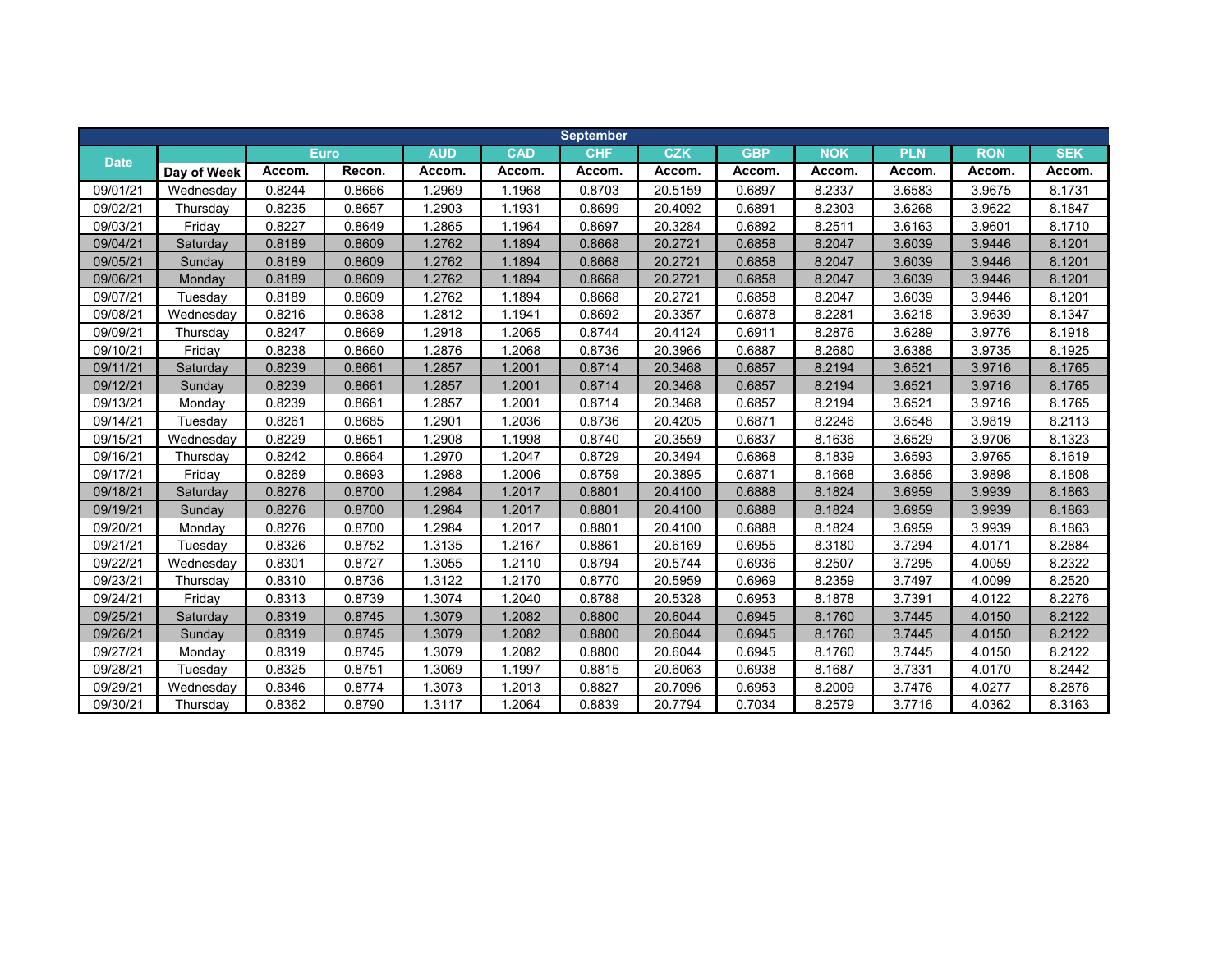|             |             |        |             |            |            | <b>October</b> |            |            |            |            |            |            |
|-------------|-------------|--------|-------------|------------|------------|----------------|------------|------------|------------|------------|------------|------------|
|             |             |        | <b>Euro</b> | <b>AUD</b> | <b>CAD</b> | <b>CHF</b>     | <b>CZK</b> | <b>GBP</b> | <b>NOK</b> | <b>PLN</b> | <b>RON</b> | <b>SEK</b> |
| <b>Date</b> | Day of Week | Accom. | Recon.      | Accom.     | Accom.     | Accom.         | Accom.     | Accom.     | Accom.     | Accom.     | Accom.     | Accom.     |
| 10/01/21    | Friday      | 0.8412 | 0.8844      | 1.3204     | 1.2104     | 0.8887         | 20.9439    | 0.7081     | 8.3675     | 3.7965     | 4.0567     | 8.3652     |
| 10/02/21    | Saturday    | 0.8398 | 0.8828      | 1.3158     | 1.2068     | 0.8834         | 20.6961    | 0.7043     | 8.2870     | 3.7575     | 4.0519     | 8.3268     |
| 10/03/21    | Sunday      | 0.8398 | 0.8828      | 1.3158     | 1.2068     | 0.8834         | 20.6961    | 0.7043     | 8.2870     | 3.7575     | 4.0519     | 8.3268     |
| 10/04/21    | Monday      | 0.8398 | 0.8828      | 1.3158     | 1.2068     | 0.8834         | 20.6961    | 0.7043     | 8.2870     | 3.7575     | 4.0519     | 8.3268     |
| 10/05/21    | Tuesday     | 0.8375 | 0.8805      | 1.3048     | 1.1970     | 0.8817         | 20.6468    | 0.6990     | 8.1711     | 3.7313     | 4.0400     | 8.2866     |
| 10/06/21    | Wednesday   | 0.8405 | 0.8836      | 1.3076     | 1.1980     | 0.8805         | 20.7593    | 0.6984     | 8.1479     | 3.7640     | 4.0554     | 8.3049     |
| 10/07/21    | Thursday    | 0.8437 | 0.8869      | 1.3142     | 1.2015     | 0.8845         | 20.9337    | 0.7009     | 8.1865     | 3.8043     | 4.0697     | 8.3652     |
| 10/08/21    | Friday      | 0.8431 | 0.8863      | 1.3038     | 1.1963     | 0.8815         | 20.8991    | 0.7002     | 8.1611     | 3.7386     | 4.0659     | 8.3487     |
| 10/09/21    | Saturday    | 0.8431 | 0.8863      | 1.3015     | 1.1909     | 0.8827         | 20.9065    | 0.6984     | 8.1568     | 3.7833     | 4.0680     | 8.3508     |
| 10/10/21    | Sunday      | 0.8431 | 0.8863      | 1.3015     | 1.1909     | 0.8827         | 20.9065    | 0.6984     | 8.1568     | 3.7833     | 4.0680     | 8.3508     |
| 10/11/21    | Monday      | 0.8431 | 0.8863      | 1.3015     | 1.1909     | 0.8827         | 20.9065    | 0.6984     | 8.1568     | 3.7833     | 4.0680     | 8.3508     |
| 10/12/21    | Tuesday     | 0.8431 | 0.8863      | 1.3015     | 1.1909     | 0.8827         | 20.9065    | 0.6984     | 8.1568     | 3.7833     | 4.0680     | 8.3508     |
| 10/13/21    | Wednesday   | 0.8438 | 0.8870      | 1.2926     | 1.1861     | 0.8819         | 20.8909    | 0.6998     | 8.1426     | 3.7718     | 4.0724     | 8.3324     |
| 10/14/21    | Thursday    | 0.8431 | 0.8863      | 1.2921     | 1.1818     | 0.8824         | 20.8703    | 0.6971     | 8.1117     | 3.7616     | 4.0688     | 8.3290     |
| 10/15/21    | Friday      | 0.8394 | 0.8824      | 1.2836     | 1.1779     | 0.8746         | 20.7869    | 0.6936     | 8.0255     | 3.7449     | 4.0509     | 8.2080     |
| 10/16/21    | Saturday    | 0.8403 | 0.8833      | 1.2815     | 1.1741     | 0.8783         | 20.8207    | 0.6934     | 8.0028     | 3.7461     | 4.0555     | 8.2030     |
| 10/17/21    | Sunday      | 0.8403 | 0.8833      | 1.2815     | 1.1741     | 0.8783         | 20.8207    | 0.6934     | 8.0028     | 3.7461     | 4.0555     | 8.2030     |
| 10/18/21    | Monday      | 0.8403 | 0.8833      | 1.2815     | 1.1741     | 0.8783         | 20.8207    | 0.6934     | 8.0028     | 3.7461     | 4.0555     | 8.2030     |
| 10/19/21    | Tuesday     | 0.8399 | 0.8829      | 1.2819     | 1.1764     | 0.8786         | 20.8165    | 0.6906     | 8.0281     | 3.7400     | 4.0525     | 8.2111     |
| 10/20/21    | Wednesday   | 0.8359 | 0.8787      | 1.2726     | 1.1715     | 0.8743         | 20.7614    | 0.6892     | 7.9618     | 3.7334     | 4.0335     | 8.1741     |
| 10/21/21    | Thursday    | 0.8376 | 0.8806      | 1.2679     | 1.1724     | 0.8780         | 20.8469    | 0.6893     | 7.9756     | 3.7468     | 4.0417     | 8.1850     |
| 10/22/21    | Friday      | 0.8372 | 0.8802      | 1.2684     | 1.1713     | 0.8746         | 20.8688    | 0.6878     | 7.9181     | 3.7504     | 4.0378     | 8.1660     |
| 10/23/21    | Saturday    | 0.8375 | 0.8805      | 1.2681     | 1.1732     | 0.8718         | 20.9791    | 0.6900     | 7.9237     | 3.7625     | 4.0395     | 8.1621     |
| 10/24/21    | Sunday      | 0.8375 | 0.8805      | 1.2681     | 1.1732     | 0.8718         | 20.9791    | 0.6900     | 7.9237     | 3.7625     | 4.0395     | 8.1621     |
| 10/25/21    | Monday      | 0.8375 | 0.8805      | 1.2681     | 1.1732     | 0.8718         | 20.9791    | 0.6900     | 7.9237     | 3.7625     | 4.0395     | 8.1621     |
| 10/26/21    | Tuesday     | 0.8388 | 0.8818      | 1.2712     | 1.1769     | 0.8739         | 21.0199    | 0.6916     | 7.9348     | 3.7656     | 4.0457     | 8.1772     |
| 10/27/21    | Wednesday   | 0.8392 | 0.8822      | 1.2662     | 1.1755     | 0.8753         | 21.0503    | 0.6891     | 7.9402     | 3.7796     | 4.0487     | 8.1835     |
| 10/28/21    | Thursday    | 0.8409 | 0.8841      | 1.2664     | 1.1799     | 0.8734         | 21.0774    | 0.6921     | 7.9673     | 3.7810     | 4.0571     | 8.1893     |
| 10/29/21    | Friday      | 0.8407 | 0.8839      | 1.2657     | 1.1772     | 0.8728         | 21.0699    | 0.6916     | 7.9945     | 3.7892     | 4.0569     | 8.1662     |
| 10/30/21    | Saturday    | 0.8365 | 0.8793      | 1.2613     | 1.1744     | 0.8670         | 20.9492    | 0.6902     | 7.9578     | 3.7687     | 4.0368     | 8.1095     |
| 10/31/21    | Sunday      | 0.8365 | 0.8793      | 1.2613     | 1.1744     | 0.8670         | 20.9492    | 0.6902     | 7.9578     | 3.7687     | 4.0368     | 8.1095     |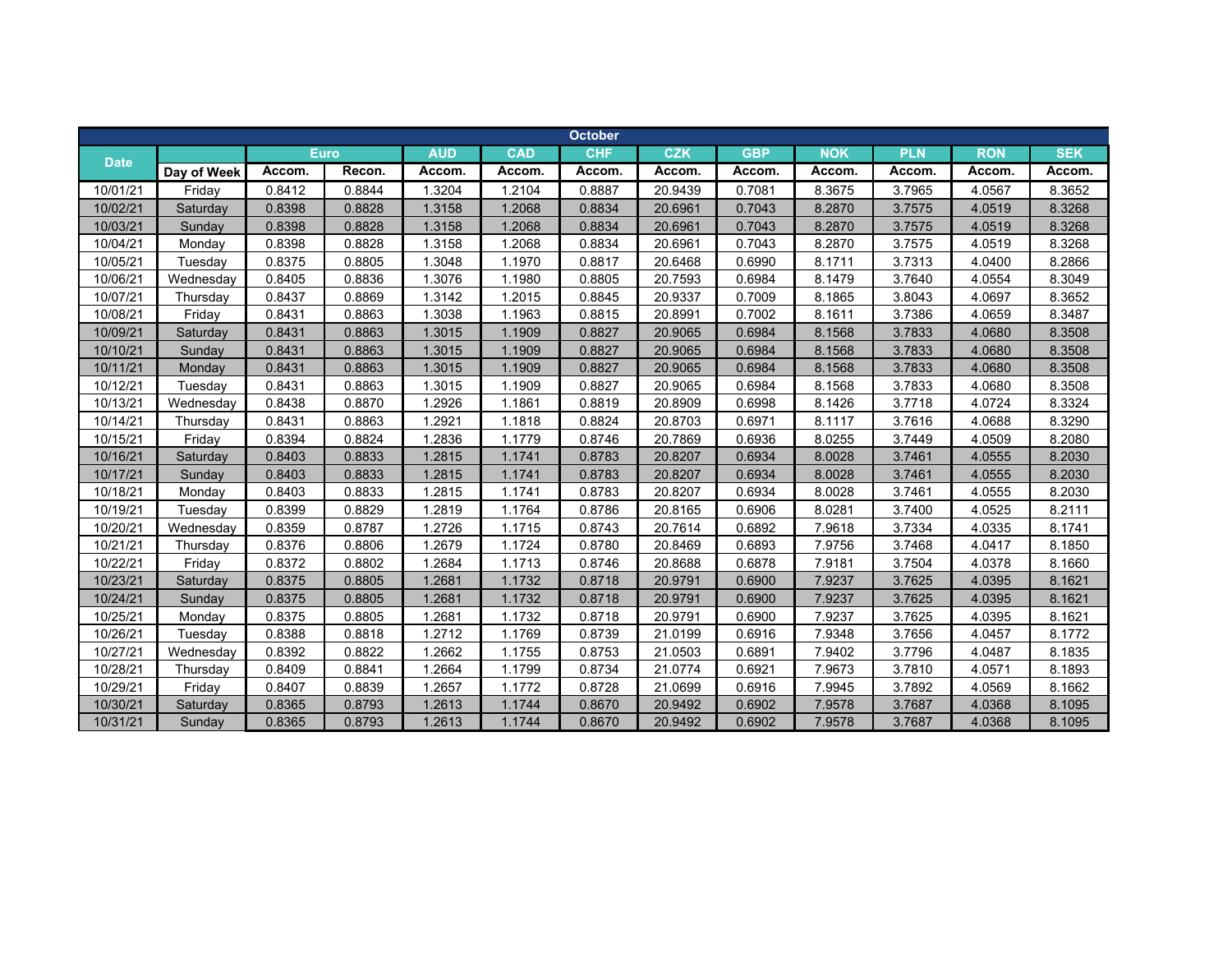|             |             |        |             |            |            | <b>November</b> |            |            |            |            |            |            |
|-------------|-------------|--------|-------------|------------|------------|-----------------|------------|------------|------------|------------|------------|------------|
|             |             |        | <b>Euro</b> | <b>AUD</b> | <b>CAD</b> | <b>CHF</b>      | <b>CZK</b> | <b>GBP</b> | <b>NOK</b> | <b>PLN</b> | <b>RON</b> | <b>SEK</b> |
| <b>Date</b> | Day of Week | Accom. | Recon.      | Accom.     | Accom.     | Accom.          | Accom.     | Accom.     | Accom.     | Accom.     | Accom.     | Accom.     |
| 11/01/21    | Monday      | 0.8365 | 0.8793      | 1.2613     | 1.1744     | 0.8670          | 20.9492    | 0.6902     | 7.9578     | 3.7687     | 4.0368     | 8.1095     |
| 11/02/21    | Tuesday     | 0.8423 | 0.8855      | 1.2670     | 1.1774     | 0.8707          | 21.0460    | 0.6958     | 8.0019     | 3.7900     | 4.0647     | 8.1540     |
| 11/03/21    | Wednesday   | 0.8406 | 0.8838      | 1.2727     | 1.1783     | 0.8659          | 20.9453    | 0.6967     | 8.0061     | 3.7805     | 4.0567     | 8.1008     |
| 11/04/21    | Thursday    | 0.8409 | 0.8841      | 1.2767     | 1.1790     | 0.8669          | 20.9897    | 0.6974     | 8.0843     | 3.7713     | 4.0584     | 8.1339     |
| 11/05/21    | Friday      | 0.8439 | 0.8871      | 1.2793     | 1.1790     | 0.8677          | 20.9601    | 0.6967     | 8.1062     | 3.7795     | 4.0725     | 8.1469     |
| 11/06/21    | Saturday    | 0.8452 | 0.8886      | 1.2899     | 1.1866     | 0.8694          | 20.8959    | 0.7075     | 8.1736     | 3.8051     | 4.0789     | 8.1788     |
| 11/07/21    | Sunday      | 0.8452 | 0.8886      | 1.2899     | 1.1866     | 0.8694          | 20.8959    | 0.7075     | 8.1736     | 3.8051     | 4.0789     | 8.1788     |
| 11/08/21    | Monday      | 0.8452 | 0.8886      | 1.2899     | 1.1866     | 0.8694          | 20.8959    | 0.7075     | 8.1736     | 3.8051     | 4.0789     | 8.1788     |
| 11/09/21    | Tuesday     | 0.8423 | 0.8855      | 1.2843     | 1.1838     | 0.8685          | 20.7126    | 0.7046     | 8.1246     | 3.7767     | 4.0641     | 8.1615     |
| 11/10/21    | Wednesday   | 0.8421 | 0.8853      | 1.2819     | 1.1836     | 0.8688          | 20.6690    | 0.7014     | 8.0771     | 3.7680     | 4.0638     | 8.1389     |
| 11/11/21    | Thursday    | 0.8442 | 0.8874      | 1.2911     | 1.1823     | 0.8689          | 20.7387    | 0.7032     | 8.1139     | 3.7843     | 4.0735     | 8.1905     |
| 11/12/21    | Friday      | 0.8442 | 0.8874      | 1.2911     | 1.1823     | 0.8689          | 20.7387    | 0.7032     | 8.1139     | 3.7843     | 4.0735     | 8.1905     |
| 11/13/21    | Saturday    | 0.8521 | 0.8957      | 1.3029     | 1.1977     | 0.8772          | 20.9652    | 0.7098     | 8.2499     | 3.8568     | 4.1099     | 8.3074     |
| 11/14/21    | Sunday      | 0.8521 | 0.8957      | 1.3029     | 1.1977     | 0.8772          | 20.9652    | 0.7098     | 8.2499     | 3.8568     | 4.1099     | 8.3074     |
| 11/15/21    | Monday      | 0.8521 | 0.8957      | 1.3029     | 1.1977     | 0.8772          | 20.9652    | 0.7098     | 8.2499     | 3.8568     | 4.1099     | 8.3074     |
| 11/16/21    | Tuesday     | 0.8515 | 0.8951      | .2923      | 1.1910     | 0.8750          | 20.9595    | 0.7086     | 8.2413     | 3.8430     | 4.1087     | 8.3124     |
| 11/17/21    | Wednesday   | 0.8573 | 0.9013      | 1.2949     | 1.1905     | 0.8803          | 21.0864    | 0.7058     | 8.2691     | 3.8977     | 4.1372     | 8.3579     |
| 11/18/21    | Thursday    | 0.8616 | 0.9058      | 1.3039     | 1.1927     | 0.8851          | 21.1863    | 0.7069     | 8.2974     | 3.9107     | 4.1582     | 8.4417     |
| 11/19/21    | Friday      | 0.8592 | 0.9032      | 1.3045     | 1.1978     | 0.8805          | 21.1239    | 0.7034     | 8.3186     | 3.9033     | 4.1465     | 8.4161     |
| 11/20/21    | Saturday    | 0.8630 | 0.9072      | 1.3104     | 1.2017     | 0.8843          | 21.3226    | 0.7084     | 8.4179     | 3.9380     | 4.1649     | 8.4859     |
| 11/21/21    | Sunday      | 0.8630 | 0.9072      | 1.3104     | 1.2017     | 0.8843          | 21.3226    | 0.7084     | 8.4179     | 3.9380     | 4.1649     | 8.4859     |
| 11/22/21    | Monday      | 0.8630 | 0.9072      | 1.3104     | 1.2017     | 0.8843          | 21.3226    | 0.7084     | 8.4179     | 3.9380     | 4.1649     | 8.4859     |
| 11/23/21    | Tuesday     | 0.8647 | 0.9091      | 1.3107     | 1.2006     | 0.8822          | 21.4632    | 0.7076     | 8.4903     | 3.9731     | 4.1737     | 8.5322     |
| 11/24/21    | Wednesday   | 0.8665 | 0.9109      | 1.3190     | 1.2123     | 0.8860          | 21.4817    | 0.7114     | 8.5298     | 3.9781     | 4.1820     | 8.5580     |
| 11/25/21    | Thursday    | 0.8695 | 0.9141      | 1.3179     | 1.2056     | 0.8896          | 21.6086    | 0.7119     | 8.4667     | 3.9634     | 4.1959     | 8.6229     |
| 11/26/21    | Friday      | 0.8695 | 0.9141      | 1.3179     | 1.2056     | 0.8896          | 21.6086    | 0.7119     | 8.4667     | 3.9634     | 4.1959     | 8.6229     |
| 11/27/21    | Saturday    | 0.8636 | 0.9078      | 1.3264     | 1.2074     | 0.8796          | 21.6607    | 0.7118     | 8.5753     | 3.9505     | 4.1678     | 8.6768     |
| 11/28/21    | Sunday      | 0.8636 | 0.9078      | 1.3264     | 1.2074     | 0.8796          | 21.6607    | 0.7118     | 8.5753     | 3.9505     | 4.1678     | 8.6768     |
| 11/29/21    | Monday      | 0.8636 | 0.9078      | 1.3264     | 1.2074     | 0.8796          | 21.6607    | 0.7118     | 8.5753     | 3.9505     | 4.1678     | 8.6768     |
| 11/30/21    | Tuesday     | 0.8642 | 0.9086      | 1.3303     | 1.2121     | 0.8791          | 21.6522    | 0.7123     | 8.6318     | 3.9636     | 4.1703     | 8.6926     |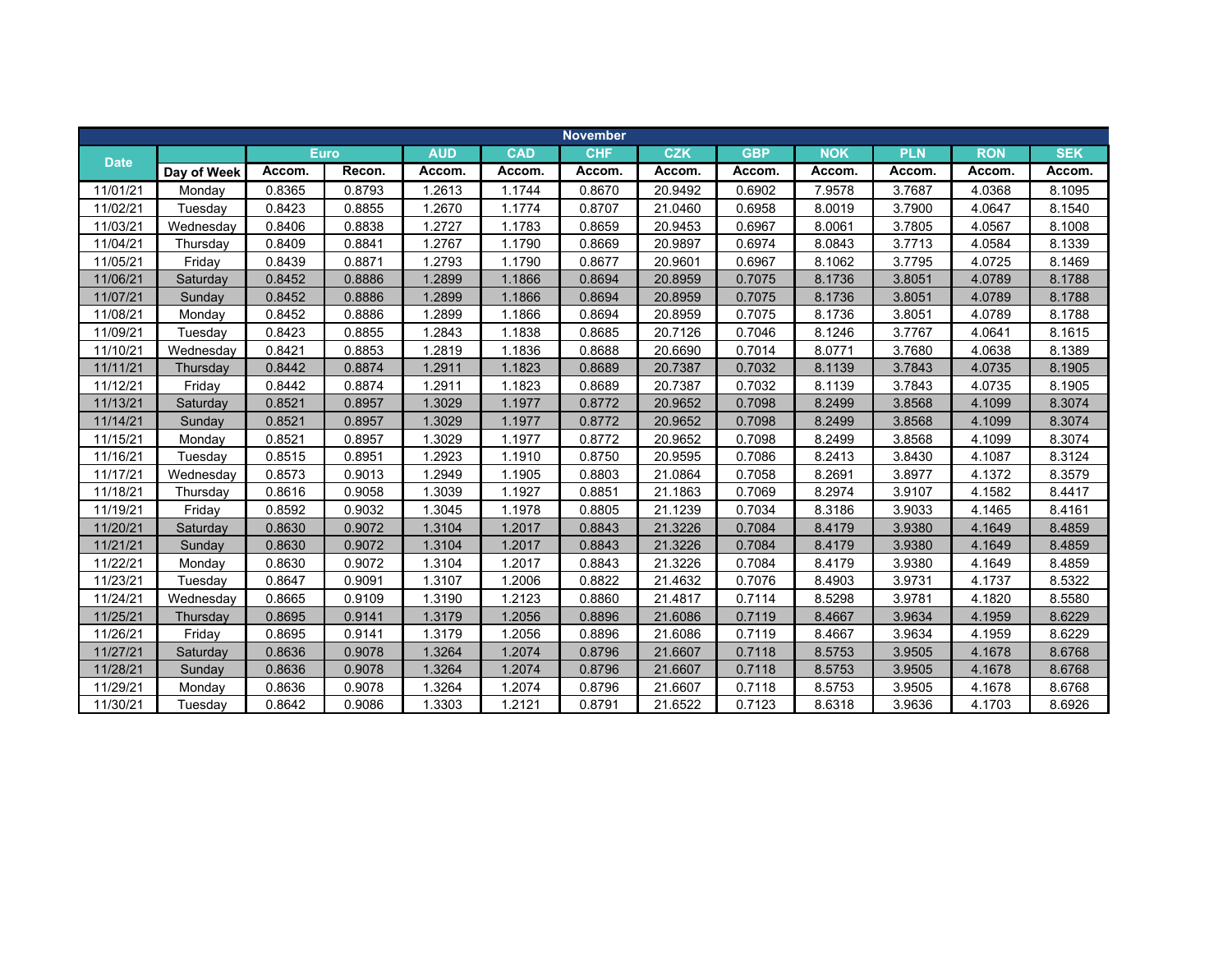|             |             |        |             |            |            | <b>December</b> |            |            |            |            |            |            |
|-------------|-------------|--------|-------------|------------|------------|-----------------|------------|------------|------------|------------|------------|------------|
|             |             |        | <b>Euro</b> | <b>AUD</b> | <b>CAD</b> | <b>CHF</b>      | <b>CZK</b> | <b>GBP</b> | <b>NOK</b> | <b>PLN</b> | <b>RON</b> | <b>SEK</b> |
| <b>Date</b> | Day of Week | Accom. | Recon.      | Accom.     | Accom.     | Accom.          | Accom.     | Accom.     | Accom.     | Accom.     | Accom.     | Accom.     |
| 12/01/21    | Wednesday   | 0.8576 | 0.9016      | 1.3333     | 1.2149     | 0.8731          | 21.4015    | 0.7107     | 8.6068     | 3.9070     | 4.1417     | 8.5937     |
| 12/02/21    | Thursday    | 0.8599 | 0.9039      | 1.3274     | 1.2102     | 0.8728          | 21.4162    | 0.7136     | 8.5717     | 3.8991     | 4.1489     | 8.5707     |
| 12/03/21    | Friday      | 0.8599 | 0.9039      | 1.3352     | 1.2146     | 0.8745          | 21.2946    | 0.7135     | 8.6031     | 3.8516     | 4.1493     | 8.6215     |
| 12/04/21    | Saturday    | 0.8624 | 0.9066      | 1.3451     | 1.2179     | 0.8746          | 21.3742    | 0.7151     | 8.6501     | 3.8604     | 4.1625     | 8.6580     |
| 12/05/21    | Sunday      | 0.8624 | 0.9066      | 1.3451     | 1.2179     | 0.8746          | 21.3742    | 0.7151     | 8.6501     | 3.8604     | 4.1625     | 8.6580     |
| 12/06/21    | Monday      | 0.8624 | 0.9066      | 1.3451     | 1.2179     | 0.8746          | 21.3742    | 0.7151     | 8.6501     | 3.8604     | 4.1625     | 8.6580     |
| 12/07/21    | Tuesday     | 0.8633 | 0.9075      | 1.3534     | 1.2178     | 0.8762          | 21.3779    | 0.7171     | 8.7038     | 3.8619     | 4.1656     | 8.6736     |
| 12/08/21    | Wednesday   | 0.8638 | 0.9080      | 1.3384     | 1.2074     | 0.8777          | 21.4291    | 0.7160     | 8.5914     | 3.8686     | 4.1672     | 8.6170     |
| 12/09/21    | Thursday    | 0.8618 | 0.9060      | 1.3291     | 1.1985     | 0.8769          | 21.3937    | 0.7157     | 8.5059     | 3.8584     | 4.1575     | 8.6093     |
| 12/10/21    | Friday      | 0.8620 | 0.9062      | 1.3282     | 1.2057     | 0.8763          | 21.3903    | 0.7205     | 8.4980     | 3.8796     | 4.1593     | 8.6255     |
| 12/11/21    | Saturday    | 0.8639 | 0.9083      | 1.3297     | 1.2087     | 0.8782          | 21.4037    | 0.7202     | 8.5416     | 3.8876     | 4.1682     | 8.6098     |
| 12/12/21    | Sunday      | 0.8639 | 0.9083      | 1.3297     | 1.2087     | 0.8782          | 21.4037    | 0.7202     | 8.5416     | 3.8876     | 4.1682     | 8.6098     |
| 12/13/21    | Monday      | 0.8639 | 0.9083      | 1.3297     | 1.2087     | 0.8782          | 21.4037    | 0.7202     | 8.5416     | 3.8876     | 4.1682     | 8.6098     |
| 12/14/21    | Tuesday     | 0.8639 | 0.9082      | 1.3295     | 1.2105     | 0.8776          | 21.3667    | 0.7181     | 8.5384     | 3.8900     | 4.1690     | 8.6321     |
| 12/15/21    | Wednesday   | 0.8615 | 0.9057      | 1.3297     | 1.2141     | 0.8727          | 21.3157    | 0.7171     | 8.5921     | 3.8968     | 4.1576     | 8.6220     |
| 12/16/21    | Thursday    | 0.8650 | 0.9094      | 1.3331     | 1.2230     | 0.8787          | 21.3323    | 0.7162     | 8.6470     | 3.8955     | 4.1743     | 8.6756     |
| 12/17/21    | Friday      | 0.8599 | 0.9039      | 1.3193     | 1.2138     | 0.8753          | 21.2116    | 0.7135     | 8.5538     | 3.8872     | 4.1499     | 8.5957     |
| 12/18/21    | Saturday    | 0.8614 | 0.9056      | 1.3273     | 1.2175     | 0.8740          | 21.1965    | 0.7146     | 8.5550     | 3.8903     | 4.1569     | 8.6060     |
| 12/19/21    | Sunday      | 0.8614 | 0.9056      | 1.3273     | 1.2175     | 0.8740          | 21.1965    | 0.7146     | 8.5550     | 3.8903     | 4.1569     | 8.6060     |
| 12/20/21    | Monday      | 0.8614 | 0.9056      | 1.3273     | 1.2175     | 0.8740          | 21.1965    | 0.7146     | 8.5550     | 3.8903     | 4.1569     | 8.6060     |
| 12/21/21    | Tuesday     | 0.8632 | 0.9074      | 1.3362     | 1.2262     | 0.8754          | 21.2315    | 0.7182     | 8.6274     | 3.9033     | 4.1658     | 8.6843     |
| 12/22/21    | Wednesday   | 0.8632 | 0.9074      | 1.3357     | 1.2307     | 0.8748          | 21.2374    | 0.7183     | 8.5733     | 3.8936     | 4.1657     | 8.6777     |
| 12/23/21    | Thursday    | 0.8622 | 0.9064      | 1.3262     | 1.2231     | 0.8764          | 21.1960    | 0.7142     | 8.4451     | 3.8845     | 4.1605     | 8.6638     |
| 12/24/21    | Friday      | 0.8616 | 0.9058      | 1.3140     | 1.2190     | 0.8754          | 21.0754    | 0.7104     | 8.4446     | 3.8927     | 4.1582     | 8.6682     |
| 12/25/21    | Saturday    | 0.8616 | 0.9058      | 1.3140     | 1.2190     | 0.8754          | 21.0754    | 0.7104     | 8.4446     | 3.8927     | 4.1582     | 8.6682     |
| 12/26/21    | Sunday      | 0.8616 | 0.9058      | 1.3140     | 1.2190     | 0.8754          | 21.0754    | 0.7104     | 8.4446     | 3.8927     | 4.1582     | 8.6682     |
| 12/27/21    | Monday      | 0.8616 | 0.9058      | 1.3140     | 1.2190     | 0.8754          | 21.0754    | 0.7104     | 8.4446     | 3.8927     | 4.1582     | 8.6682     |
| 12/28/21    | Tuesday     | 0.8622 | 0.9064      | 1.3173     | 1.2197     | 0.8745          | 21.0783    | 0.7098     | 8.4547     | 3.8808     | 4.1607     | 8.6787     |
| 12/29/21    | Wednesday   | 0.8604 | 0.9046      | 1.3121     | 1.2156     | 0.8712          | 20.9957    | 0.7068     | 8.3921     | 3.8580     | 4.1528     | 8.5953     |
| 12/30/21    | Thursday    | 0.8616 | 0.9058      | 1.3109     | 1.2154     | 0.8712          | 20.9192    | 0.7063     | 8.3639     | 3.8644     | 4.1582     | 8.5979     |
| 12/31/21    | Friday      | 0.8605 | 0.9047      | 1.3079     | 1.2145     | 0.8704          | 20.9495    | 0.7047     | 8.3764     | 3.8524     | 4.1533     | 8.5849     |